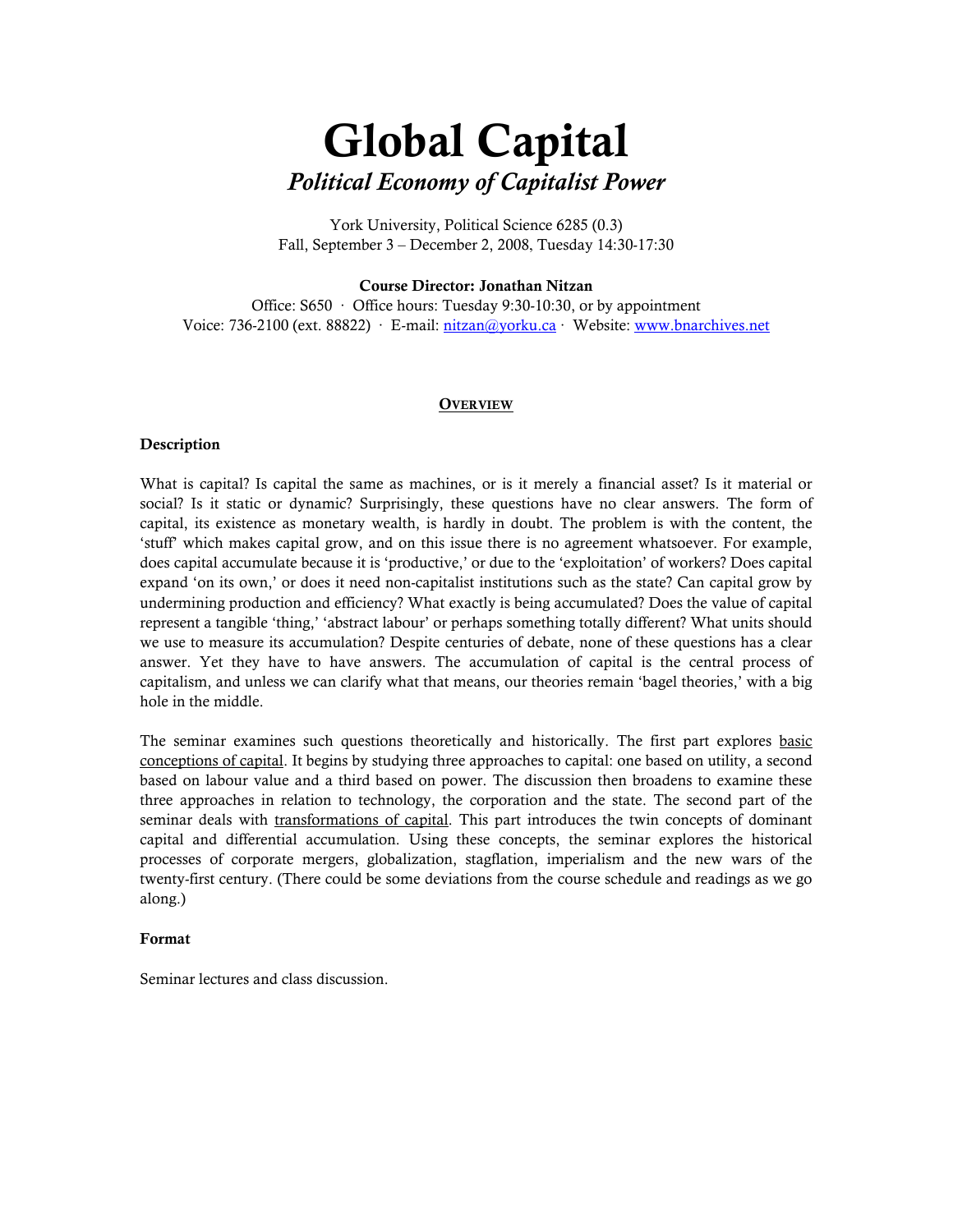## Evaluation

|                     | Weight | Maximum length | Due Date    |
|---------------------|--------|----------------|-------------|
| Participation       | 10%    |                |             |
| Research Exercise 1 | 15%    |                | October 21  |
| Research Exercise 2 | 15%    |                | November 11 |
| Paper Proposal      | 10%    |                | November 25 |
| Term Paper          | 50%    | $6,000$ words  | December 30 |

The course grade comprises the following items:

- *Participation* (10%). Regular attendance and reading the assigned material before class are pre-requisites for effective participation.
- Research Exercises (15% each). The two research exercises are to be done in pairs. The purpose of the exercises is threefold: (a) to familiarize you with some of the data sources available for the study of political economy; (b) to give you hands-on experience in obtaining, manipulating and interpreting empirical information; and (c) to make you appreciate the importance and limitations of facts.
- Paper Proposal (10%). Students are asked to write a research paper on a topic of their choice relevant to the seminar. The paper could be: (1) a critical appraisal of one or more aspects of the literature; (2) an empirical study, preferably in reference to a theoretical debate; or (3) a more ambitious attempt to formulate and assess your own hypothesis or theory. In preparation for this research, you are asked to draft a proposal consisting of three paragraphs: (1) the question you seek to answer; (2) the possible answers for that question; and (3) the research methodology you will use to answer the question. This type of proposal is not easy to write, but it should greatly facilitate the research and writing of the paper itself. The proposal should be no longer than 500 words and should be emailed to me as a Word attachment (send to nitzan@yorku.ca).
- **Term paper** (50%). The paper itself must not exceed 6,000 words, including footnotes and references but excluding charts and tables. Your ingenuity and in-depth understanding will be lost unless expressed clearly. Pay attention to the structure of the essay, writing style, grammar and presentation. Three useful suggestions: (1) in your introduction, specify clearly the purpose, hypothesis and method of your paper; (2) make sure you deliver on what you promise; and (3) re-read and re-edit your paper several times before handing it in. Email the paper as a Word attachment (send to nitzan@yorku.ca).

### Required Texts (available at the bookstore)

- Caporaso, James A., and David P. Levine. 1992. Theories of Political Economy. Cambridge: Cambridge University Press.
- Hunt, E. K. 2002. History of Economic Thought: A Critical Perspective. 2nd, updated ed. Armonk, N.Y.: M.E. Sharpe.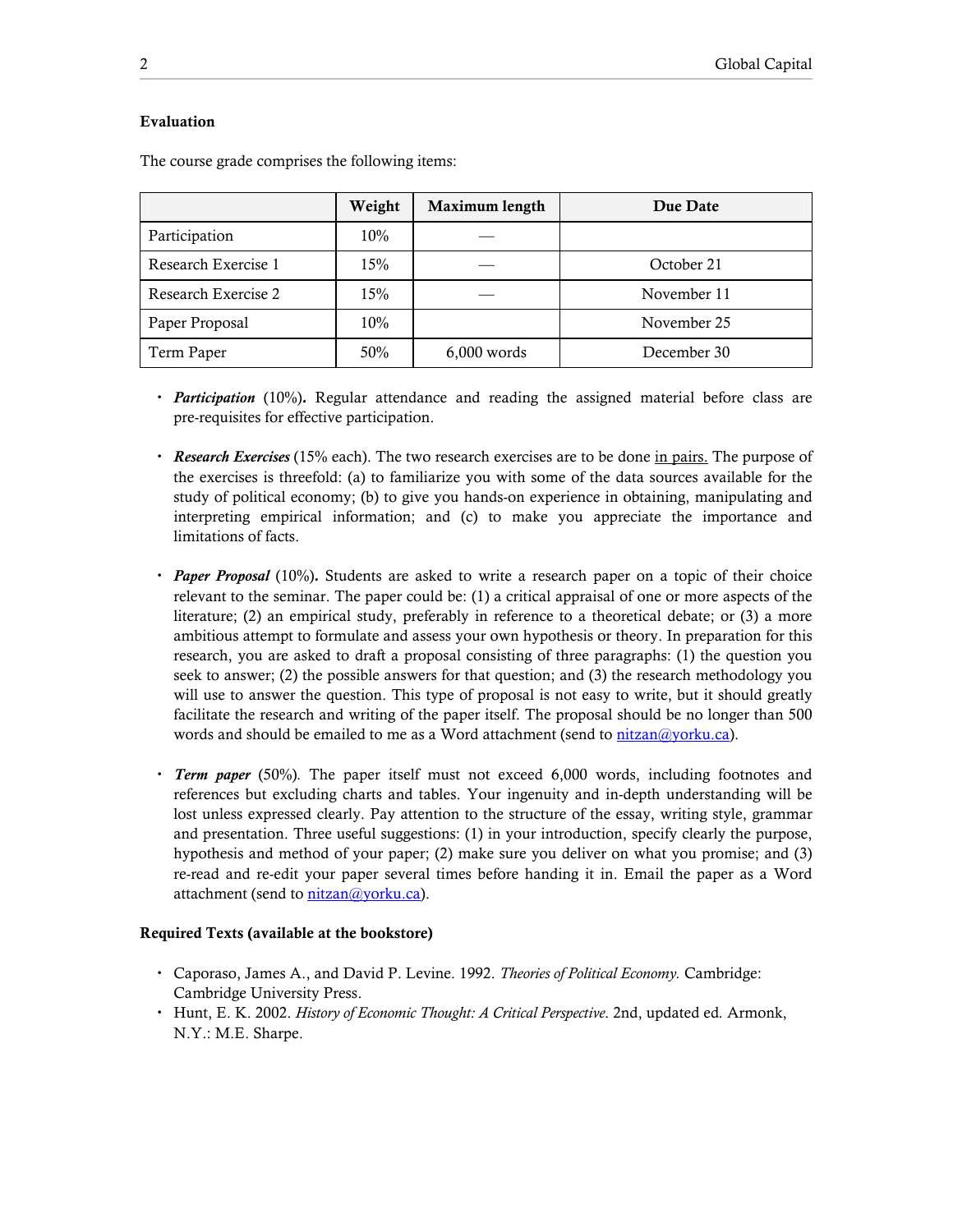Veblen, Thorstein. 1923. [1967]. Absentee Ownership and Business Enterprise in Recent Times. The Case of America. With an introduction by Robert Leckachman. Boston: Beacon Press.

#### Recommended Texts (some are available at the bookstore)

- Galbraith, John Kenneth. 1967. The New Industrial State. Boston: Houghton Mifflin Company.
- Howard, Michael Charles, and J. E. King. 1989. A History of Marxian Economics. Vol. 1, 1883-1929. Princeton, N.J.: Princeton University Press.
- Howard, Michael Charles, and J. E. King. 1992. A History of Marxian Economics. Volume II, 1929- 1990. Princeton, N.J.: Princeton University Press.
- Keen, Steve. 2001. Debunking Economics. The Naked Emperor of the Social Sciences. Annandale and London: Pluto Press Australia and Zed Books.
- Josephson, Matthew. 1934. The Robber Barons. The Great American Capitalists. 1861-1901. New York: Harcourt, Brace and Company.
- Nitzan, Jonathan, and Shimshon Bichler. 2002. The Global Political Economy of Israel. London: Pluto Press. [full text: http://bnarchives.yorku.ca/8/]
- Mumford, Lewis. 1967. Technics and Human Development. New York: Harcourt, Brace & World, Inc.
- Mumford, Lewis. 1970. The Pentagon of Power. New York: Harcourt, Brace Jovanovich, Inc.
- Olson, Mancur. 1982. The Rise and Decline of Nations: Economic Growth, Stagflation, and Social Rigidities. New Haven: Yale University Press.
- Veblen, Thorstein. 1934. Essays in Our Changing Order. New York: The Viking Press.
- Veblen, Thorstein. 1904. [1975]. *The Theory of Business Enterprise*. Clifton, New Jersey: Augustus M. Kelley, Reprints of Economics Classics.
- Veblen, Thorstein. 1919. [1964]. The Place of Science in Modern Civilisation and Other Essays. New York: Russell & Russell.

#### **SCHEDULE**

Sep 9: Introduction and Organization

### Part I: Conceptions of Capital

- 1. Sep 16: Capital, Capitalism and Political Economy
- 2. Sep 23: Utility and Value: Neoclassical Capital
- Sep 30: No class [religious holiday]
- 3. *Oct 7*: Labour and Value: Marxist Capital
- 4. Oct 14: Power and Value: Veblen's Capital
- 5. *Oct 21*: Technology and Power
- 6. Oct 28: The Corporation

#### Part II: Transformations of Capital

- 7. Nov 4: Capital AS Power: Dominant Capital and Differential Accumulation
- 8. Nov 11: Greenfield, Mergers and Globalization
- 9. *Nov 18*: Cost-Cutting or Stagflation?
- 10. Nov 25: Capital and State: Imperialism
- 11. *Dec 2*: New Imperialism or New Capitalism?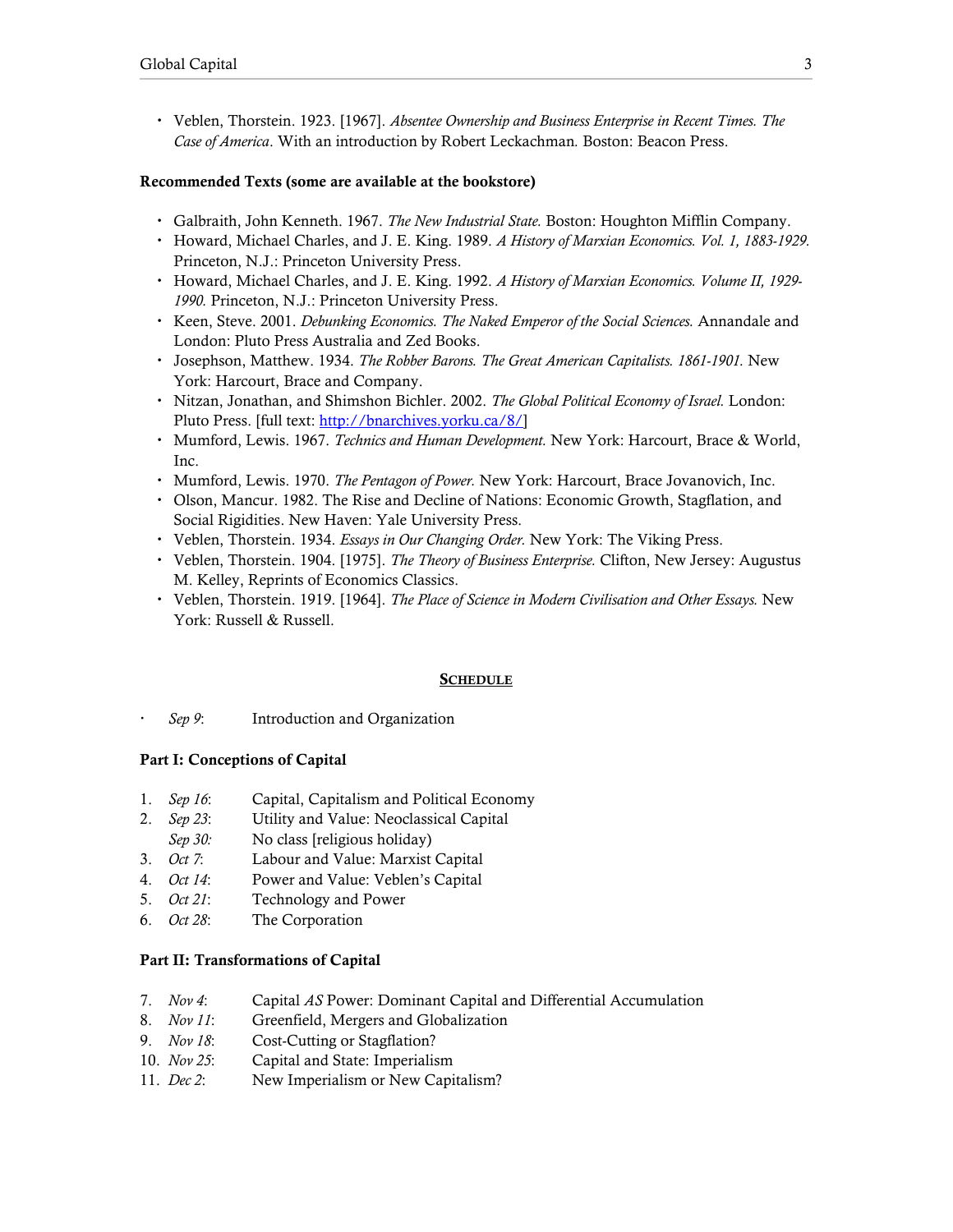#### **READINGS**

The required readings are available from one of the following sources: (1) required textbook; (2) course kit; (3) York Library's eResources; (4) specified URL.

#### Introduction and Organization

#### 1. Capital, Capitalism and Political Economy

#### Required Readings

- Wallerstein, Immanuel Maurice. 2004. World-Systems Analysis. An Introduction. Durham: Duke University Press, Ch.1: 'Historical Origins of World-Systems Analysis. From Social Disciplines to Historical Social Sciences,' pp. 1-22. [22 pages]
- Caporaso, James A., and David P. Levine. 1992. Theories of Political Economy. Cambridge: Cambridge University Press, 'Introduction' and Ch. 1: 'Politics and Economics,' pp. 1-32. [required textbook; 32 pages]
- Bichler, Shimshon, and Jonathan Nitzan. 2003. Political Economy: Past and Future. Mimeograph, Tel Aviv and Toronto. November, pp. 1-5. [http://bnarchives.yorku.ca/64/; 5 pages]

## Background (recommended)

- Céline, Louis-Ferdinand. 1932. [1983]. Journey to the End of the Night. Translated by R. Manheim. np: New Directions.
- Houellebecq, Michel. 2005. The Possibility of an Island. Translated from the French by Gavin Bowd. 1st American ed. New York: Alfred A. Knopf.

- Diamond, Jared M. 1999. Guns, Germs, and Steel. The Fate of Human Societies. New York: W.W. Norton & Co.
- Dowd, Douglas. 2000. Capitalism and Its Economics: A Critical History. London and Sterling, Virginia: Pluto Press.
- Heilbroner, Robert. 1980. The Worldly Philosophers. The Lives, Times, and Ideas of the Great Economic Thinkers. Fifth ed. New York: Simon and Schuster.
- Heilbroner, Robert. 1992. Twenty-First Century Capitalism. Toronto: Anansi.
- Huberman, Leo. 1936. [1961]. Man's Worldly Goods. The Story of the Wealth of Nations. New York: Monthly Review Press.
- Josephson, Matthew. 1934. The Robber Barons. The Great American Capitalists. 1861-1901. New York: Harcourt, Brace and Company.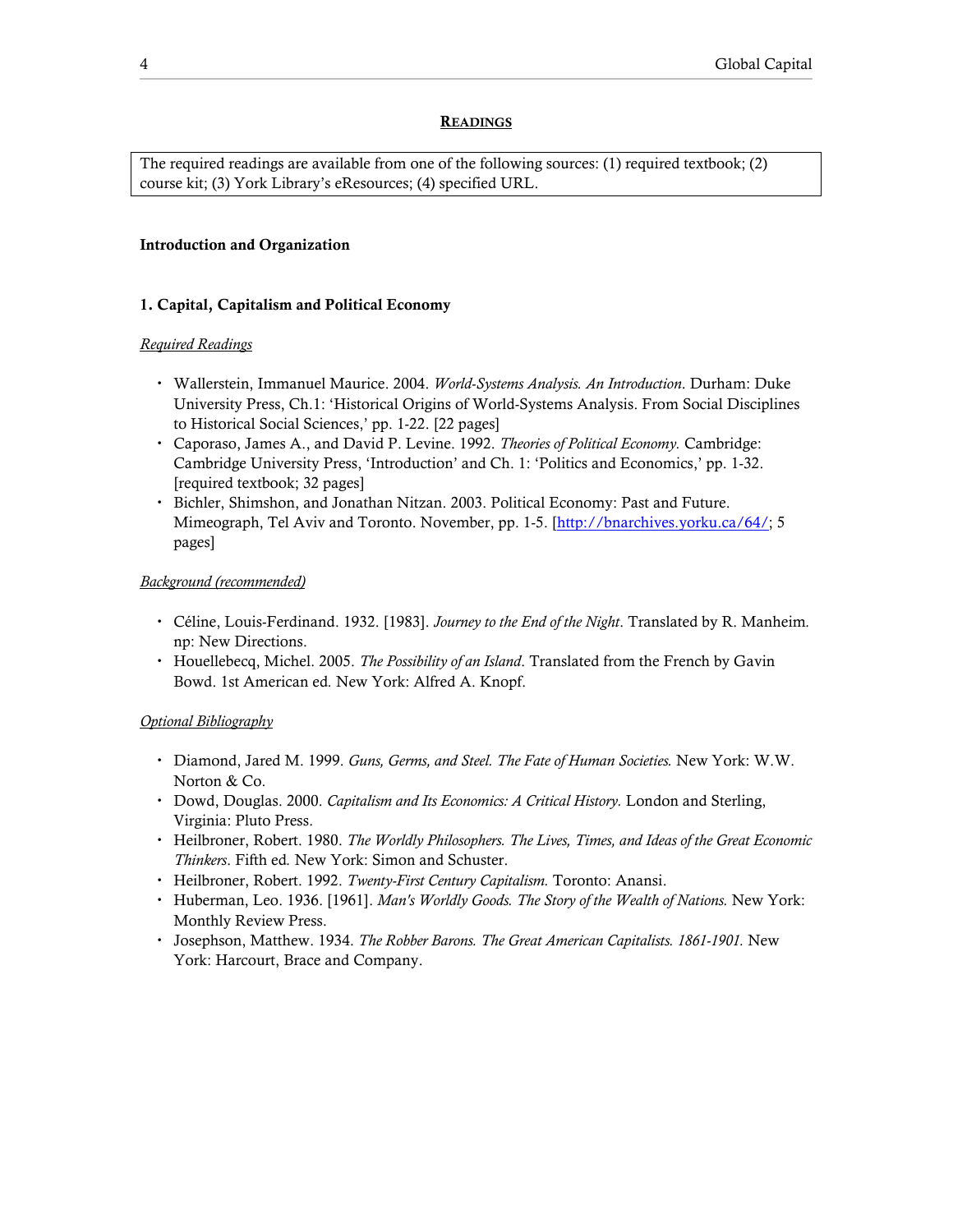## 2. Utility and Value: Neoclassical Capital

What are the key contradictions of the neoclassical understanding of capital? What are their origins and what do they imply for the edifice of neoclassical theory as a whole?

### Required Readings

- Caporaso, James A., and David P. Levine. 1992. Theories of Political Economy. Cambridge: Cambridge University Press, Ch. 4: 'Neoclassical Political Economy,' pp. 77-99. [required textbook; 23 pages]
- Braudel, F. (1979) The Wheels of Commerce. Civilization & Capitalism 15<sup>th</sup>-18<sup>th</sup> Century. Vol. 2 (New York: Harper & Row, Publishers), 'Capital, capitalist, capitalism,' pp. 231-249. [course kit; 19 pages]
- Hunt, E.K. (1992) History of Economic Thought. A Critical Perspective (New York: HaperCollins Publishers), Ch. 11, 'Neoclassical Theories of the Firm and Income Distribution: The Writings of Marshall, Clark and Böhm-Bawerk'; Ch. 16, 'Annulment of the Myth of the Measurable Productivity of Capital: The Writings of Sraffa,' pp. 351-388; 527-548. [course kit; 60 pages]
- Robinson, Joan. 1971. The Relevance of Economic Theory. In The Subtle Anatomy of Capitalism, edited by J. Schwartz. Santa Monica, California: Goodyear Publishing Company, Inc. pp. 16-21. [course kit; 6 pages]
- Nitzan, Jonathan, and Shimshon Bichler. 2000. Capital Accumulation: Breaking the Dualism of 'Economics' and 'Politics'. In Global Political Economy: Contemporary Theories, edited by R. Palan. New York and London: Routledge, pp. 67-88. [http://bnarchives.yorku.ca/19/; 22 pages]

### Background (recommended)

 Huxley, Aldous. 1932. Brave New World. With a special Forward by the author. New York: The Modern Library.

- Böhm-Bawerk, Eugen von. 1891. [1971]. *The Positive Theory of Capital*. Translated with a Preface and Analysis by W. Smart. Freeport, New York: Books for Libraries Press.
- Clark, John Bates. 1899. [1965]. The Distribution of Wealth. New York: Augustus M. Kelley.
- Harcourt, Geoffrey C. 1972. Some Cambridge Controversies in the Theory of Capital. Cambridge: Cambridge University Press.
- Marshall, Alfred. 1920. Principles of Economics. An Introductory Volume. 8th ed. London: Macmillan. (First published in 1890).
- Fisher, Irvin. 1896. What is Capital? The Economic Journal 6 (24, December): 509-534. [eResources]
- Keen, Steve. 2001. *Debunking Economics. The Naked Emperor of the Social Sciences*. Annandale and London: Pluto Press Australia and Zed Books. Ch. 6, 'The Holy War Over Capital, pp. 129-147.
- Mirowski, Philip. 1989. More Heat Than Light: Economics as Social Physics, Physics as Nature's Economics, Historical Perspectives on Modern Economics. Cambridge and New York: Cambridge University Press.
- OECD. 2001. Measuring Capital. Measurement of Capital Stocks, Consumption of Fixed Capital and Capital Services. OECD Manual. Paris: OECD Publication Services, http://www.oecd.org/dataoecd/61/57/1876369.pdf.
- Robinson, Joan. 1962. Economic Philosophy. Chicago: Aldine Pub. Co. Ch. 3, 'The Neo-Classics: Utility,' pp. 48-70.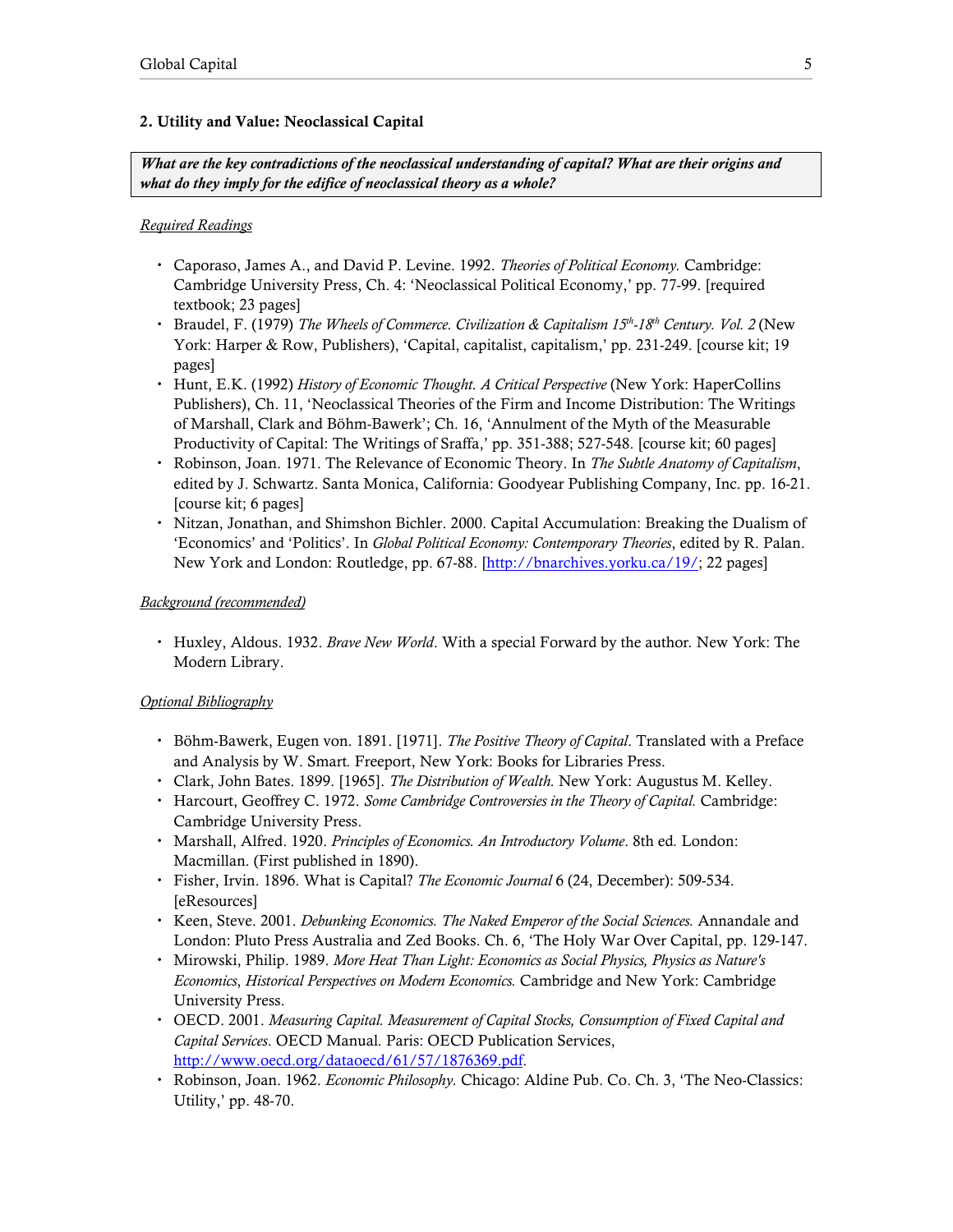- Robinson, Joan. 1981. What Are the Questions? and Other Essays. Armonk, NY: M. E. Sharpe. 'Controversy,' pp. 96-140.
- Schumpeter, J.A. (1954) History of Economic Analysis, Ed. from manuscript by E.B. Schumpeter (New York: Oxford University Press), Section 6.5 'Capital', pp. 625-645.
- Sraffa, Piero. 1926. The Law of Return Under Competitive Conditions. The Economic Journal 36 (144, December): 535-550. [eResources]
- Sraffa, Piero. 1960. Production of Commodities by Means of Commodities. Prelude to a Critique of Economic Theory. Cambridge: Cambridge University Press.
- Veblen, Thorstein. 1908. [1961]. Professor Clark's Economics. In The Place of Science in Modern Civilisation and Other Essays. New York: Russell & Russell, pp. 180-230.

#### 3. Labour and Value: Marxist Capital

Does Marxism require a labour theory of value? Is there a contradiction between the qualitative and quantitative labour theory of value? Can it be reconciled?

#### Required Readings

- Caporaso, James A., and David P. Levine. 1992. Theories of Political Economy. Cambridge: Cambridge University Press, Ch. 3: 'Marxian Political Economy,' pp. 55-78. [required textbook; 24 pages]
- Hunt, E. K. 1992. History of Economic Thought. A Critical Perspective. 2nd ed. New York: HarperCollins Publishers. Ch. 9, 'Karl Marx,' pp. 249-303. [course kit; 55 pages]
- Keen, Steve. 2001. *Debunking Economics. The Naked Emperor of the Social Sciences*. Annandale and London: Pluto Press Australia and Zed Books. Ch. 15, 'Nothing to Lose But Their Minds,' pp. 269-299. [course kit; 31 pages]
- Castoriadis, Cornelius. 1984. Value, Equality, Justice, Politics: From Marx to Aristotle and from Aristotle to Ourselves. In Crossroads in the Labyrinth. Translated from the French by Kate Soper and Martin H. Ryle. Brighton, Sussex: The Harvester Press Limited, pp. 260-339. [course kit; 80 pages]
- Elson, Diane. 1979. The Value Theory of Labour. In Value. The Representation of Labour in Capitalism, edited by D. Elson. London and Atlantic Highlands, N.J.: CSE Books and Humanities Press, pp. 115-180. [course kit; 66 pages]

#### Background (recommended)

- Orwell, George. 1937. The Road to Wigan Pier. London: V. Gollancz Ltd.
- Sinclair, Upton. 1906. The Jungle. New York: Grosset & Dunlap.

- Avineri, Shlomo. 1968. The Social and Political Thought of Karl Marx. London: Cambridge University Press, Chs. 2-3, pp. 8-64.
- Baumol, William J. 1974. The Transformation of Values: What Marx 'Really' Meant (An Interpretation). Journal of Economic Literature 12 (1, March): 51-62. [eResources]
- Castoriadis, Cornelius. 1987. The Imaginary Institution of Society. Cambridge: The MIT Press.
- Fine, Ben, and Laurence Harris. 1979. Rereading Capital. New York: Columbia University Press. Chs. 1-3, pp. 3-57.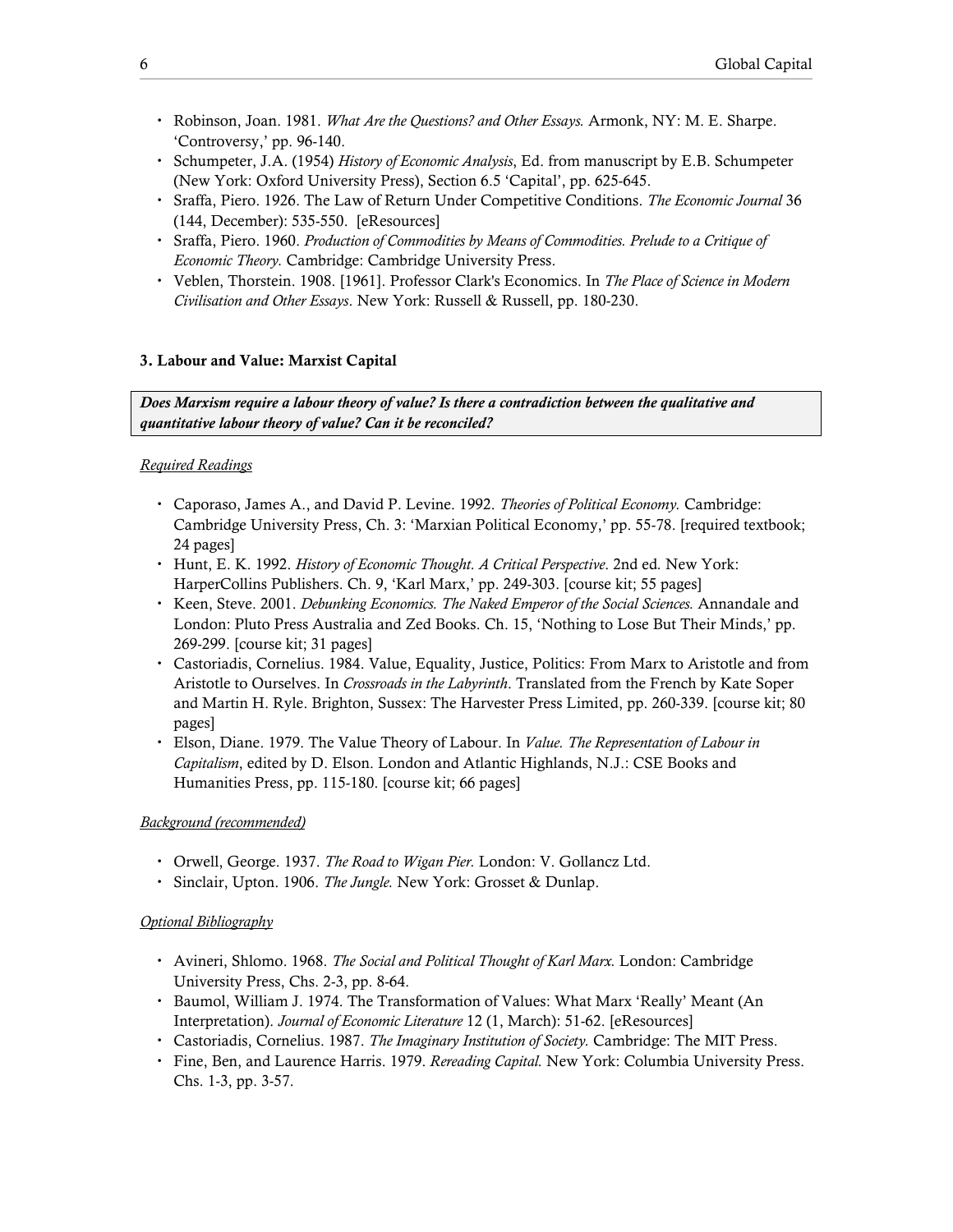- Foley, Duncan K. 2000. Recent Developments in the Labor Theory of Value. Review of Radical Political Economics 32 (1): 1-39.
- Foley, Duncan K. 1986. Understanding Capital. Marx's Economic Theory. Cambridge, Massachusetts and London, England: Harvard University Press.
- Freeman, Alan, Andrew Kliman, and Julian Wells, eds. 2000. The New Value Controversy and the Foundations of Economics. Cheltenham, UK and Northampton, Massachusetts: Edward Elgar.
- Harvey, David. 1982. [1999]. The Limits to Capital. London and New York: Verso. Ch. 1, 'Commodities, Values and Class Relations,' pp. 1-38.
- Harvey, Philip. 1985. The Value-Creating Capacity of Skilled Labor in Marxian Economics. Review of Radical Political Economics 17 (1/2): 83-102. [eResources]
- Howard, Michael Charles, and J. E. King. 1992. A History of Marxian Economics. Volume II, 1929-1990. Princeton, N.J.: Princeton University Press. Part IV, 'Value and Exploitation' (pp. 225-308).
- Kay, Geoffrey. 1979. Why Labour is the Starting Point of Capital. In *Value. The Representation of* Labour in Capitalism, edited by D. Elson. London and Atlantic Highlands, N.J.: CSE Books and Humanities Press, pp. 46-66.
- Kliman, Andrew. 2007. Reclaiming Marx's Capital. A Refutation of the Myth of Inconsistency. Lanham, MD: Lexington Books.
- Marx, Karl. 1909. Capital. A Critique of Political Economy. 3 vols. Chicago: Charles H. Kerr & Company.
- Robinson, Joan. 1962. *Economic Philosophy.* Chicago: Aldine Pub. Co. Ch. 2, 'The Classics: Value,' pp. 28-47.
- Robinson, Joan. 1981. Aspects of Marxism. In What Are the Questions? and Other Essays. Armonk, NY: M. E. Sharpe, pp. 155-202.
- Savran, Sungur, and Ahmet E. Tonak. 1999. Productive and Unproductive Labour: An Attempt at Clarification and Classification. *Capital & Class* (68, Summer): 113-152. [eResources]
- Sayer, Derek. 1987. The Violence of Abstraction. The Analytic Foundations of Historical Materialism. Oxford, UK and New York: Basil Blackwell.
- Shaikh, Anwar. 1990. Capital as a Social Relation. In The New Palgrave. Marxian Economics, edited by J. Eatwell, M. Milgate and P. Newman. New York and London: W.W. Norton  $\&$ Company, pp. 72-78.
- Shaikh, Anwar M., and E. Ahmet Tonak. 1994. Measuring the Wealth of Nations. The Political Economy of National Accounts. Cambridge and New York: Cambridge University Press.
- Sweezy, Paul M. 1942. The Theory of Capitalist Development. Principles of Marxian Political Economy. New York and London: Modern Reader Paperbacks. 'Part One: Value and Surplus Value' and Ch. VII 'The Transformation of Values into Prices,' pp. 11-71, 109-130.
- Tsuru, Shigeto. 1993. Institutional Economics Revisited. Raffaele Mattioli lectures. Cambridge and New York: Cambridge University Press. Ch. One, 'Reappraisal of Marxian Political Economy as "Institutionalism" in the Broad Sense of the Term,' pp. 3-16.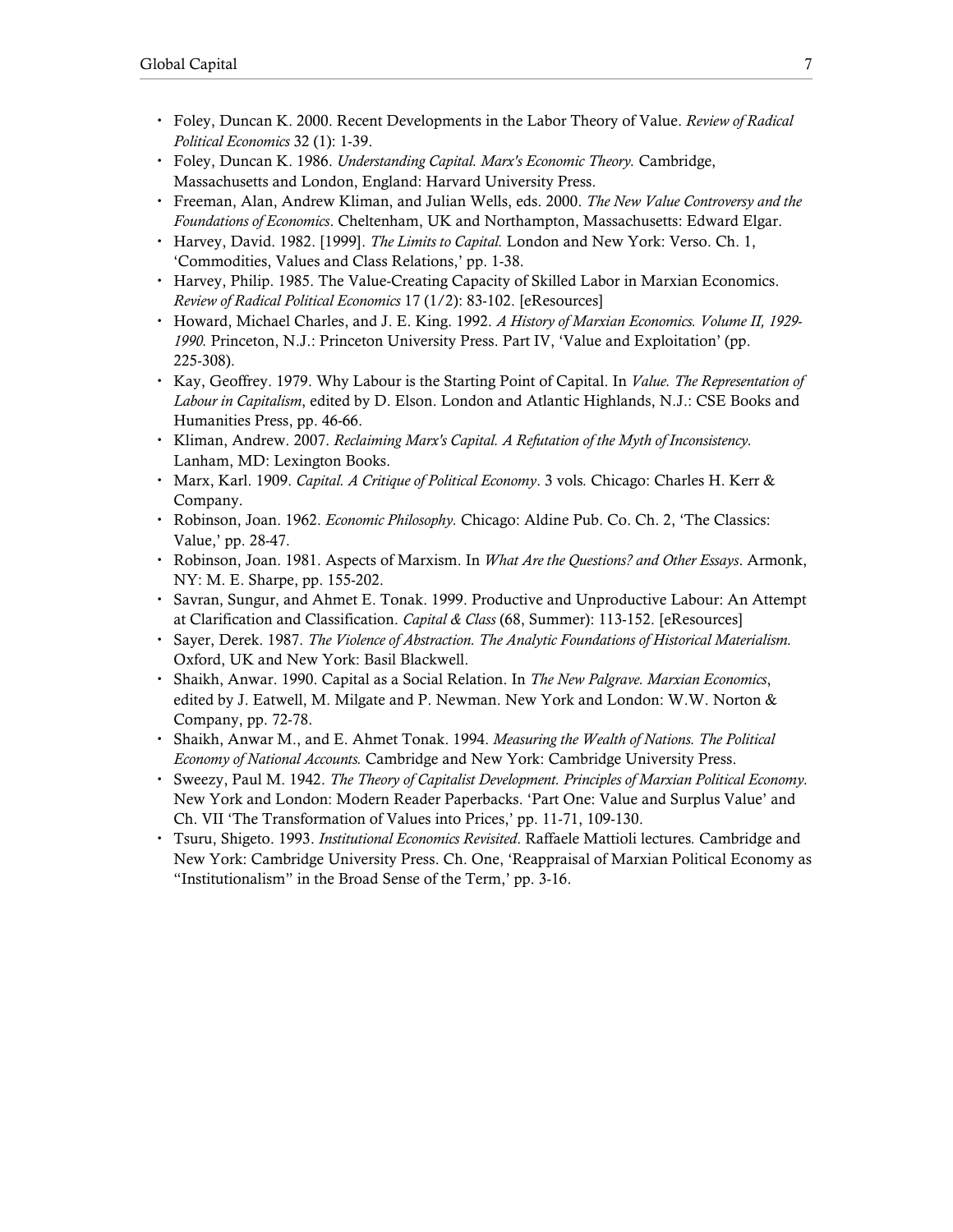## 4. Power and Value: Veblen's Capital

How does Veblen's understanding of capital as finance and only finance differ from the neoclassical and Marxian views?

## Required Readings

- Nitzan, Jonathan, and Shimshon Bichler. 2006. New Imperialism or New Capitalism? Review XXIX (1, April), Section III: 'Capital Accumulation: Theory in Paralysis' and Section IV: 'Capital As Power,' pp. 13-30. [http://bnarchives.yorku.ca/203/; 18 pages]
- Veblen, Thorstein. 1908. On the Nature of Capital. Quarterly Journal of Economics XXII (4, August): 517-542. [eResources; 26 pages]
- Veblen, Thorstein. 1908. On the Nature of Capital: Investment, Intangible Assets, and the Pecuniary Magnate. Quarterly Journal of Economics XXIII (1, November): 104-136. [eResources; 33 pages]
- Veblen, Thorstein. 1923. [1967]. Absentee Ownership and Business Enterprise in Recent Times. The Case of America. With an introduction by Robert Leckachman. Boston: Beacon Press. Read cover to cover, with special emphasis on Chs. I-VI (pp. 3-118), Chs. VIII-IX (pp. 205-228) and Chs. XI-XIII (pp. 284-445). [302 pages]

## Background (recommended)

- Golding, William. 1960. Lord of the Flies. Harmondsworth, Middlesex: Penguin Books.
- London, Jack. 1907. [1957]. *The Iron Heel*. New York: Hill and Wang.
- Orwell, George. 1948. Nineteen Eighty-Four. London and Toronto: Secker & Warburg and S. J. Reginald Saunders & Co. Ltd.

- Bolbol, Ali A., and Mark A. Lovewell. 2001. Three Views on Stock Markets and Corporate Behaviour: Tobin, Veblen, and Marx. Journal of Post Keynesian Economics 23 (3, Sprint): 525-543.
- De Soto, Hernando. 2000. The Mystery of Capital. Why Capitalism Triumphs in the West and Fails Everywhere Else. New York: Basic Books.
- Dorfman, Joseph. 1934. Thorstein Veblen and his America. New York: Viking Press.
- Dowd, Douglas Fitzgerald. 1965. Thorstein Veblen. A Critical Reappraisal. Lectures and essays commemorating the hundredth anniversary of Veblen's birth. Ithaca, New York: Cornell University Press.
- Dugger, William M., and Howard J. Sherman. 2000. Reclaiming Evolution. A Dialogue Between Marxism and Institutionalism on Social Change. London: Routledge.
- Hunt, E. K. 1992. History of Economic Thought. A Critical Perspective. 2nd ed. New York: HarperCollins Publishers, Ch. 12, 'Thorstein Veblen' (pp. 389-428).
- Nitzan, Jonathan. 1992. From Olson to Veblen: The Stagflationary Rise of Distributional Coalitions. Paper read at the annual meeting of The History of Economics Society, May 30 - June 2, at Fairfax, Virginia. [http://bnarchives.yorku.ca/176/]
- Riesman, David. 1953. Thorstein Veblen. A Critical Interpretation. New York: Scribner.
- Sweezy, Paul M. 1946. [1953]. Thorstein Veblen: Strengths and Weaknesses. In The Present as History. Essays and Reviews on Capitalism and Socialism. New York and London: Monthly Review Press.
- Sweezy, Paul M. 1991. Monopoly Capital After Twenty-Five Years. Monthly Review 43 (7): 52- 57.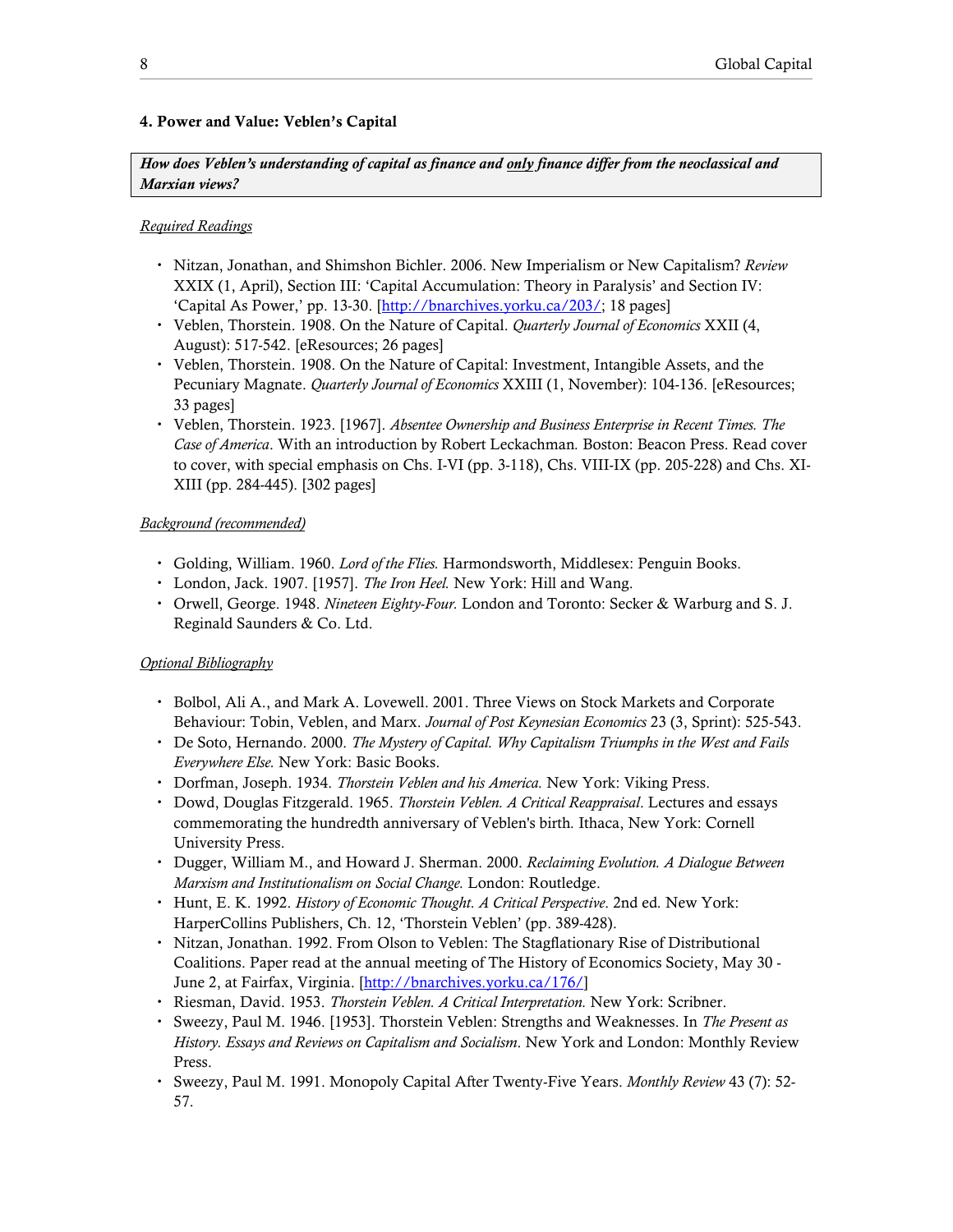- Tilman, Rick. 1992. Thorstein Veblen and His Critics, 1891-1963. Conservative, Liberal, and Radical Perspectives. Princeton, New Jersey: Princeton University Press.
- Veblen, Thorestein. 1898. [1934]. The Beginning of Ownership. In Essays in Our Changing Order, edited by L. Ardzrooni. New York: The Viking Press, pp. 32-49.
- Veblen, Thorstein. 1904. [1975]. *The Theory of Business Enterprise*. Clifton, New Jersey: Augustus M. Kelley, Reprints of Economics Classics.
- Veblen, Thorstein. 1919. [1964]. The Place of Science in Modern Civilisation and Other Essays. New York: Russell & Russell.
- Veblen, Thorestein. 1919. [1934]. The Vested Interest and the State of Industrial Arts. New York:: B. W. Huebsch.
- Veblen, Thorestein. 1934. *Essays in Our Changing Order*. New York: The Viking Press.

## 5. Technology and Power

Is technology an empowering factor of production, or is itself a form of power?

### Required Readings

- Galbraith, John Kenneth. 1967. The New Industrial State. Boston: Houghton Mifflin Company. Read particularly Chs. I-XV (pp. 1-178). [course kit; 178 pages]
- Mumford, Lewis. 1967. The Myth of the Machine. Technics and Human Development. New York: Harcourt, Brace & World, Inc. Read cover to cover, with special emphasis on Chs. 6-11 (pp. 126-262). [course kit; 137 pages]
- Marcuse, Herbert. 1941. [1998]. Some Social Implications of Modern Technology. In Technology, War and Fascism, edited by D. Kellner. London and New York: Routledge, pp. 41-65. [course kit; 25 pages]

### Background (recommended)

- Modern Times. 1936. Written and Directed by Charles Chaplin.
- Hasek, Jaroslav. 1937. The Good Soldier: Schweik. Translated by P. Selver. Garden City New York: The Sun Dial Press, Inc., Publishers.
- \* Xenophon. 1901. The March of the Ten Thousand. Translation of the Anabasis, preceded by a life of Xenophen, by H. G. Dakyns, M.A. Reprinted with Corrections from Volume I of The Works of Xenophon, translated. by H.G. Dakyns, 1890. London and New York: The Macmillan company.

- Galbraith, John Kenneth. 1958. *The Affluent Society*. Boston: Houghton Mifflin.
- Galbraith, John Kenneth. 1983. The Anatomy of Power. Aldershot Hants, England and Brookfield, Vermont, USA: Houghton Mifflin Company.
- Mumford, Lewis. 1934. Technics and Civilization. New York: Harcourt Brace and Company.
- Mumford, Lewis. 1943. [1973]. Marx: Dialectic of Revolution. In Interpretations and Forecasts: 1922-1972. Studies in Literature, History, Biography, Technics, and Contemporary Society. New York: Harcourt Brace Jovanovich, Inc., pp. 199-208.
- Mumford, Lewis. 1970. The Myth of the Machine. The Pentagon of Power. New York: Harcourt, Brace Jovanovich, Inc.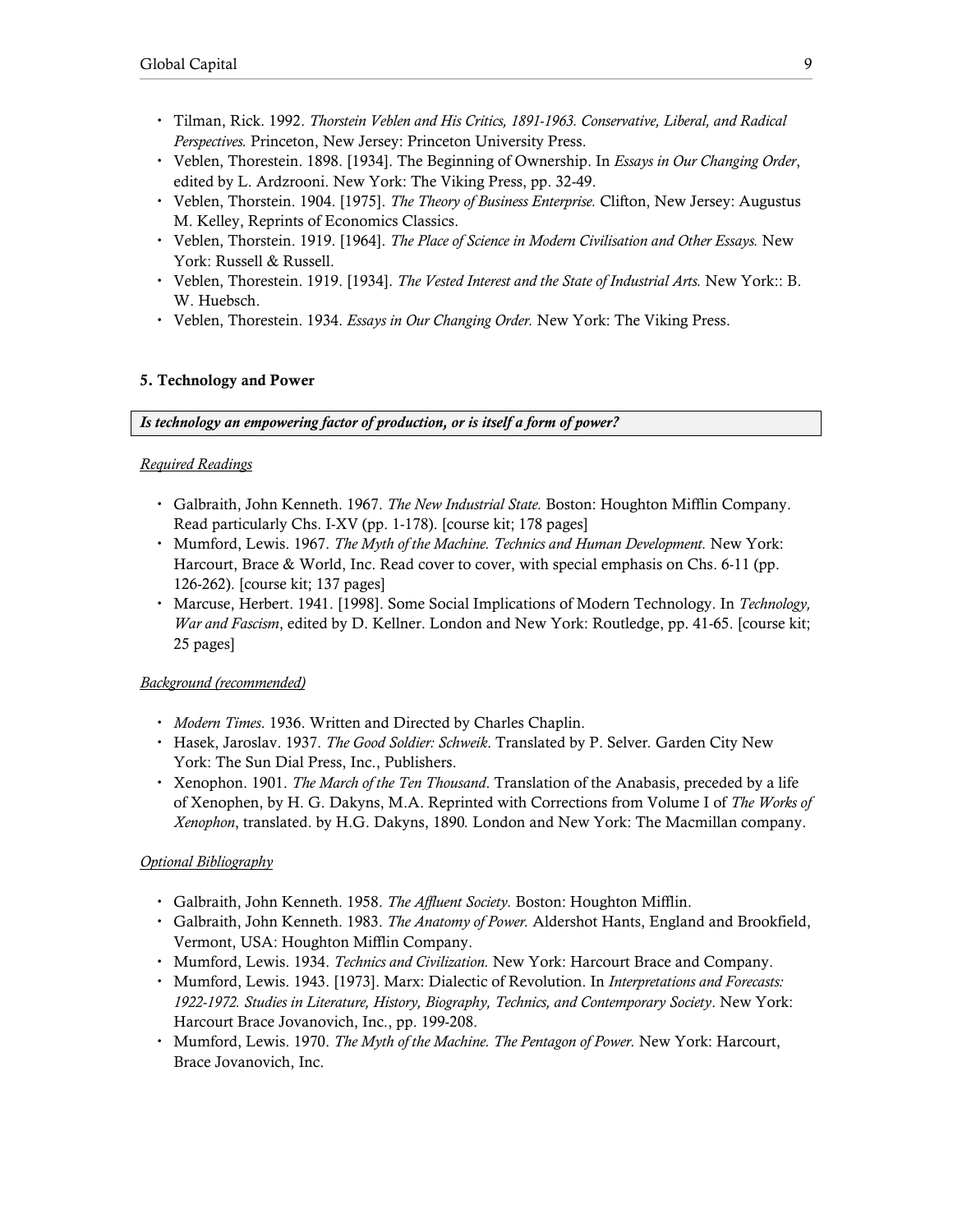## 6. The Corporation

Why has the corporation become the dominant form of organizing capital in the twentieth century?

### Required Readings

- Berle, Adolf Augustus, and Gardiner Coit Means. 1932. [1967]. The Modern Corporation and Private Property. Revised ed. New York: Harcourt, Brace & World. Read 'Property, Production and Revolution. A Preface to the Revised Edition' (pp. vii-xxvii), 'Implications of the Corporate Revolution in Economic Theory' (pp. xxix-xxxvii). [course kit; 31 pages]
- Chandler, Alfred D. Jr. 1977. The Visible Hand: The Managerial Revolution in American Business. Cambridge: Harvard University Press. 'Introduction: The Visible Hand' (pp. 1-12). [course kit; 12 pages]
- Zeitlin, Maurice. 1974. Corporate Ownership and Control: The Large Corporation and the Capitalist Class. American Journal of Sociology 79 (5): 1073-1119. [eResources; 47 pages]
- La Porta, Rafael, Frlorencio Lopez-De-Silanes, and Andrei Shleifer. 1999. Corporate Ownership Around the World. Journal of Finance 54 (2, April): 471-517. [eResources; 47 pages]
- Coase, Ronald H. 1937. [1996]. The Nature of the Firm. In The Economic Nature of the Firm. A Reader, edited by L. Putterman and R. S. Kroszner. Cambridge: Cambridge University Press, pp. 89-104. [course kit; 16 pages]
- Marglin, S.A. 1974. [1996]. What Do Bosses Do? The Origins and Functions of Hierarchy in Capitalist Production. Review of Radical Political Economics 6 (2): 60-112. Reprinted in Radical Political Economy: Explorations in Alternative Economic Analysis, edited by V.D. Lippit. Armonk, N.Y. and London: Sharpe, pp. 19-59. [course kit; 41 pages]
- Baran, Paul. A., and Paul M. Sweezy. 1966. Monopoly Capital. An Essay on the American Economic and Social Order. New York: Modern Reader Paperbacks. Ch. 2, 'The Giant Corporation' (pp. 14-51) [38 pages]
- Arrighi, Giovanni, Kenneth Barr, and Shuji Hisaeda. 1999. The Transformation of Business Enterprise. In Chaos and Governance in the Modern World System, edited by G. Arrighi and B. J. Silver. Minneapolis and London: University of Minnesota Press, pp. 97-150. [course kit; 54 pages]

### Background (recommended)

- Rollerball. 1975. Written by William Harrison, Directed by Norman Jewison.
- The Corporation. 2003. Written by Mark Achbar, Joel Bakan, and Harold Crooks, Directed by Jennifer Abbott and Mark Achbar.

- Blair, John M. 1972. Economic Concentration: Structure, Behavior and Public Policy. New York: Harcourt, Brace Jovanovich.
- Chandler, Alfred D. Jr. 1962. Strategy and Structure. Chapters in the History of the Industrial Enterprise. Cambridge, Mass.: The M.I.T. Press.
- Chandler, Alfred D. Jr. 1965. The Beginning of 'Big Business' in American Industry. In New Views on American Economic Development. A Selective Anthology of Recent Work, edited by R. L. Andreano. Cambridge, Mass.: Schenkman Publishing Company, pp. 277-306.
- Chandler, Alfred D. Jr. 1977. The Visible Hand: The Managerial Revolution in American Business. Cambridge: Harvard University Press.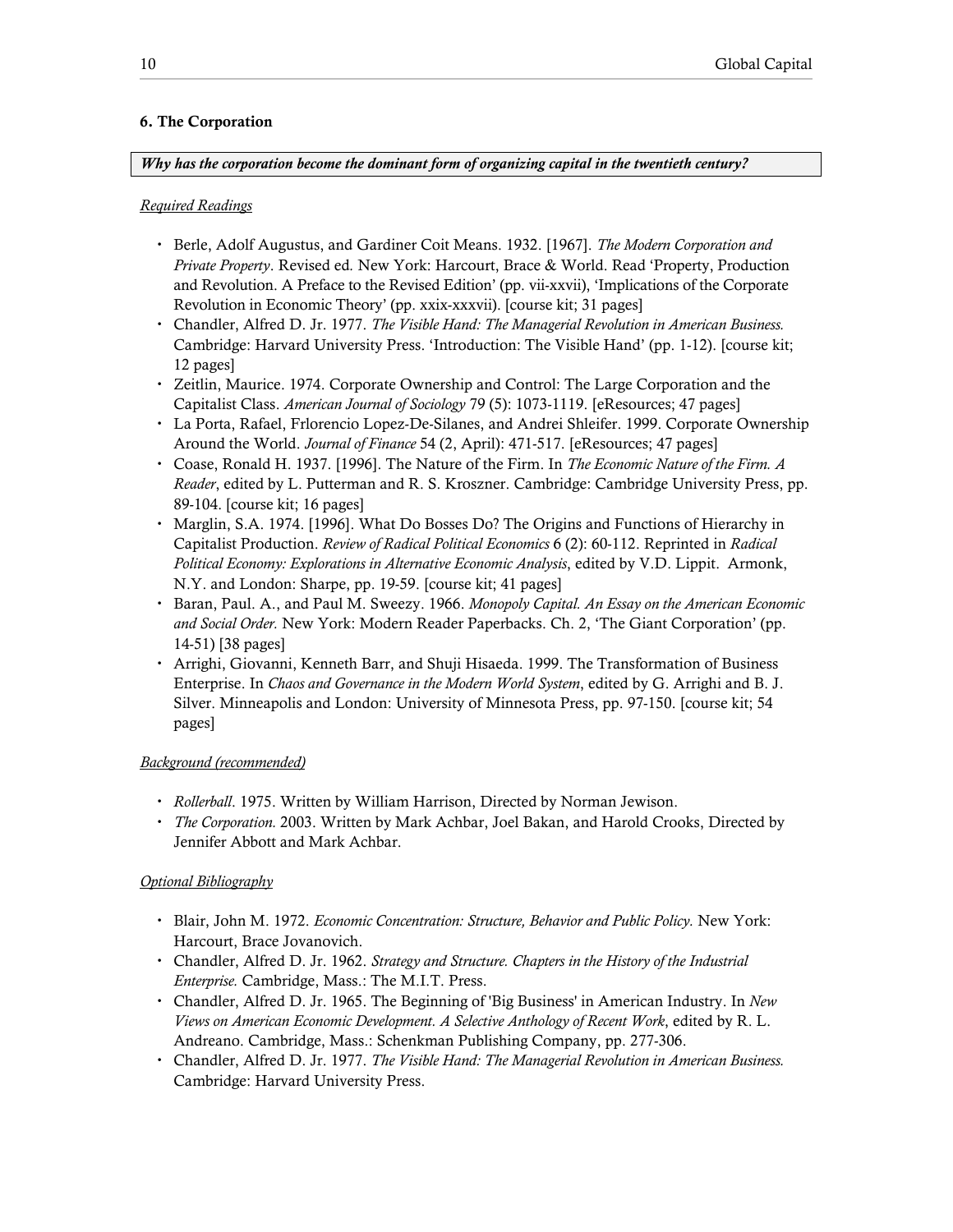- Chandler, Alfred Dupont, and Takashi Hikino. 1990. Scale and Scope. The Dynamics of Industrial Capitalism. Cambridge, Mass.: Belknap Press.
- Chandler, Alfred D. Jr., Franco Amatori, and Takashi Hikino, eds. 1997. Big Business and the Wealth of Nations. Cambridge: Cambridge University Press.
- Screpanti, E. 1999. Capitalist Forms and the Essence of Capitalism. Review of International Political Economy 6 (1): 1-26. [26 pages] [eResources]
- Scherer, F. M., and David Ross. 1990. Industrial Market Structure and Economic Performance. 3rd ed. Boston: Houghton Mifflin. Ch. 3, 'Industry Structure' (pp. 58-96).
- Edwards, Richard. 1979. Contested Terrain. The Transformation of the Workplace in the Twentieth Century. New York: Basic Books.
- Eichner, Alfred S. 1976. The Megacorp and Oligopoly. Micro Foundations of Macro Dynamics. Cambridge, England and New York: Cambridge University Press.
- Foster, John Bellamy. 1986. The Theory of Monopoly Capitalism. An Elaboration of Marxian Political Economy. New York: Monthly Review. Ch. 3, 'Free Competition and Monopoly Capital,' pp. 51-73.
- Herman, Edward S. 1981. Corporate Control, Corporate Power. Cambridge and New York: Cambridge University Press.
- Moore, Thomas Gale, ed. 1983. Corporations and Private Property. A Conference Sponsored by the Hoover Institution. Special issue of The Journal of Law & Economics XXVI (2, June).
- Parkinson, C. Northcote. 1974. Big Business. Boston: Little Brown.
- Putterman, Louis G., and Randy Kroszner, eds. 1996. The Economic Nature of the Firm. A Reader. 2nd ed. Cambridge and New York: Cambridge University Press. 'The Economic Nature of the Firm: A New Introduction,' pp. 1-31.
- Scott, J. 1997. Corporate Business and Capitalist Classes. Oxford: Oxford University Press.
- Steindl, Josef. 1945. Small and Big Business. Economic Problems of the Size of Firms. Institute of Statistics, Monograph No. 1. Oxford: Basil Blackwell.
- Sweezy, Paul M. 1939. [1953]. Interest Groups in the American Economy. In The Present as History. Essays and Reviews on Capitalism and Socialism. New York and London: Monthly Review Press, pp. 158-188.
- Sweezy, Paul M. 1942. [1953]. The Illusion of the Managerial Revolution. In The Present as History. Essays and Reviews on Capitalism and Socialism. New York and London: Monthly Review Press, pp. 39-66.
- Tool, Marc R., and Warren J. Samuels, eds. 1989. The Economy as a System of Power. 2nd completely revised ed. New Brunswick, N.J.: Transaction Books.
- Wolff, Edward N. 1995. Top Heavy: A Study of the Increasing Inequality of Wealth in America. An Expanded Edition of a Twentieth Century Fund Report. New York: The New Press.

# 7. Capital AS Power: Dominant Capital and Differential Accumulation

# Is capital connected to power, or is capital itself a form of power?

# Required Readings

- Caporaso, James A., and David P. Levine. 1992. Theories of Political Economy. Cambridge: Cambridge University Press. Ch. 7, 'Power-Centered Approaches to Political Economy,' pp. 159-180. [required text; 22 pages]
- Olson, Mancur. 1982. The Rise and Decline of Nations: Economic Growth, Stagflation, and Social Rigidities. New Haven: Yale University Press. Read as much as you can, with special emphasis on Chs. 1-3, pp. 1-75. [required textbook; 75 pages]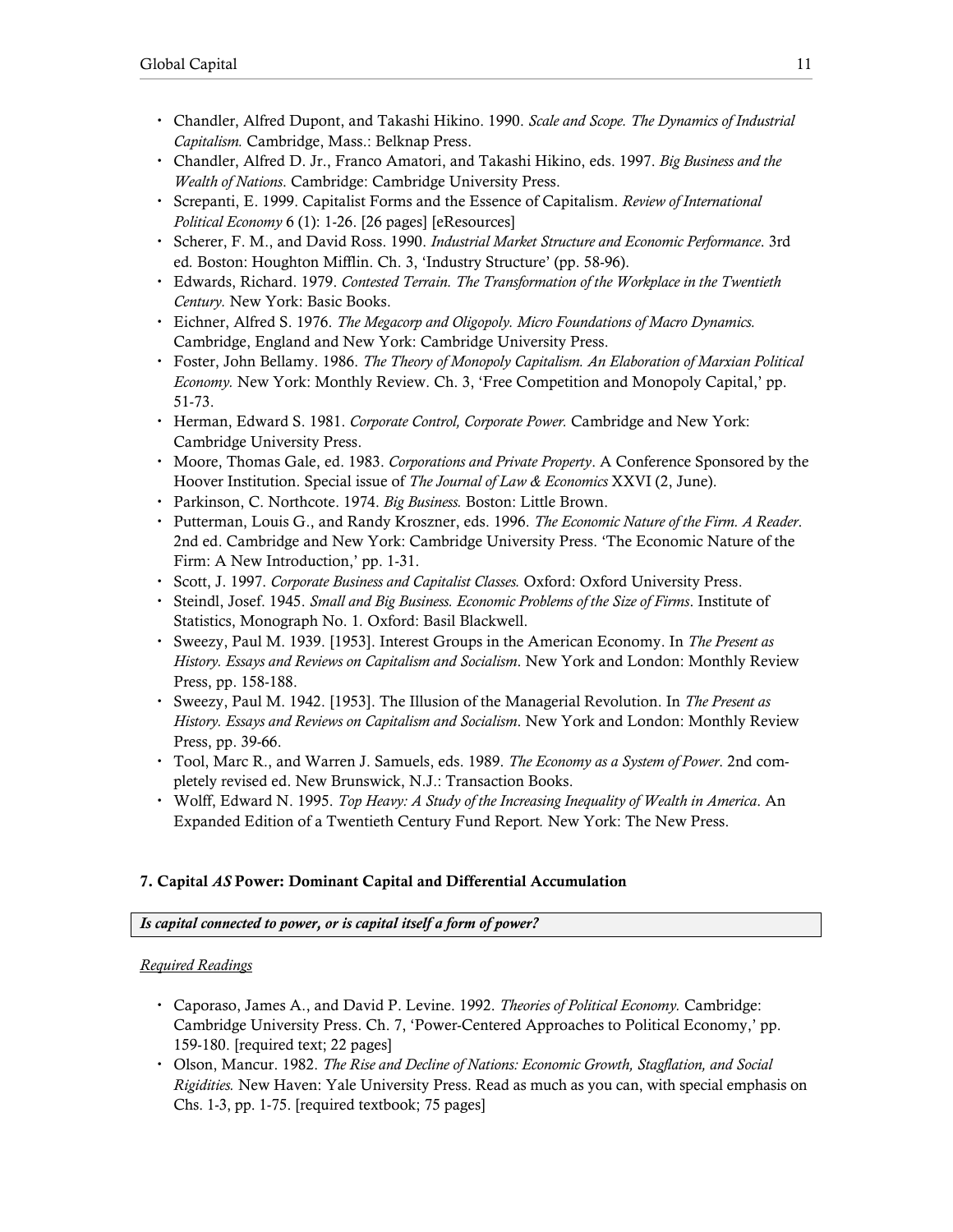- Sweezy, Paul M. 1991. Monopoly Capital After Twenty-Five Years. Monthly Review 43 (7): 52- 57. [eResources; 8 pages]
- Nitzan, Jonathan. 1998. Differential Accumulation: Toward a New Political Economy of Capital. Review of International Political Economy 5 (2): 169-217. [http://bnarchives.yorku.ca/9/; 48 pages]

## Background (recommended)

- Puzo, Mario. 1969. The Godfather. New York: Putnam.
- Schulberg, Budd. 1941. [1990]. What Makes Sammy Run? New York: Vintage Books.

## Optional Bibliography

- Bowles, Samuel, M. Franzini, and Ugo Pagano. 1999. The Politics and Economics of Power. London and New York: Routledge.
- Galbraith, John Kenneth. 1983. The Anatomy of Power. Aldershot Hants, England and Brookfield, Vermont, USA: Houghton Mifflin Company.
- Lukes, Steven. 1974. Power: A Radical Analysis. London and New York: Macmillan.
- Mann, Michael. 1986. The Sources of Social Power. 2 vols. Cambridge, UK and New York: Cambridge University Press.
- Olson, Mancur. 1965. The Logic of Collective Action. Public Goods and the Theory of Groups. Harvard economic studies, Vol. 124. Cambridge, Mass.: Harvard University Press.
- Sherman, Howard J. 1985. Monopoly Capital vs. the Fundamentalists. In Rethinking Marxism. Struggles in Marxist Theory. Essays for Harry Magdoff & Paul Sweezy, edited by S. Resnick and R. Wolff. Brooklyn, NY: Autonomedia, pp. 359-377.
- Tool, Marc R., and Warren J. Samuels, eds. 1989. The Economy as a System of Power. 2nd completely revised ed. New Brunswick, N.J.: Transaction Books.

# 8. Greenfield, Mergers and Globalization

Can a mere change in ownership boost accumulation? What is the link between corporate merger and capitalist globalization?

### Required Readings

- Scherer, F. M., and David Ross. 1990. Industrial Market Structure and Economic Performance. 3rd ed. Boston: Houghton Mifflin. Ch. 5, 'Mergers: History, Effects, and Policy' (pp. 153-198) [course kit; 46 pages]
- Lebowitz, Michael A. 1985. The Theoretical Status of Monopoly Capital. In Rethinking Marxism. Struggles in Marxist Theory. Essays for Harry Magdoff & Paul Sweezy, edited by S. Resnick and R. Wolff. Brooklyn, NY: Autonomedia, pp. 185-203. [course kit; 19 pages]
- Nitzan, Jonathan. (2001) 'Regimes of Differential Accumulation: Mergers, Stagflation and the Logic of Globalization. Review of International Political Economy 8 (2): 226-274. [http://bnarchives.yorku.ca/3/; 49 pages]

### Optional Bibliography

Browne, Lynn E., and Eric S. Rosengren, eds. 1987. The Merger Boom. Proceedings of a Conference Held in October 1987. Melvin Village, New Hampshire: Federal Reserve Bank of Boston.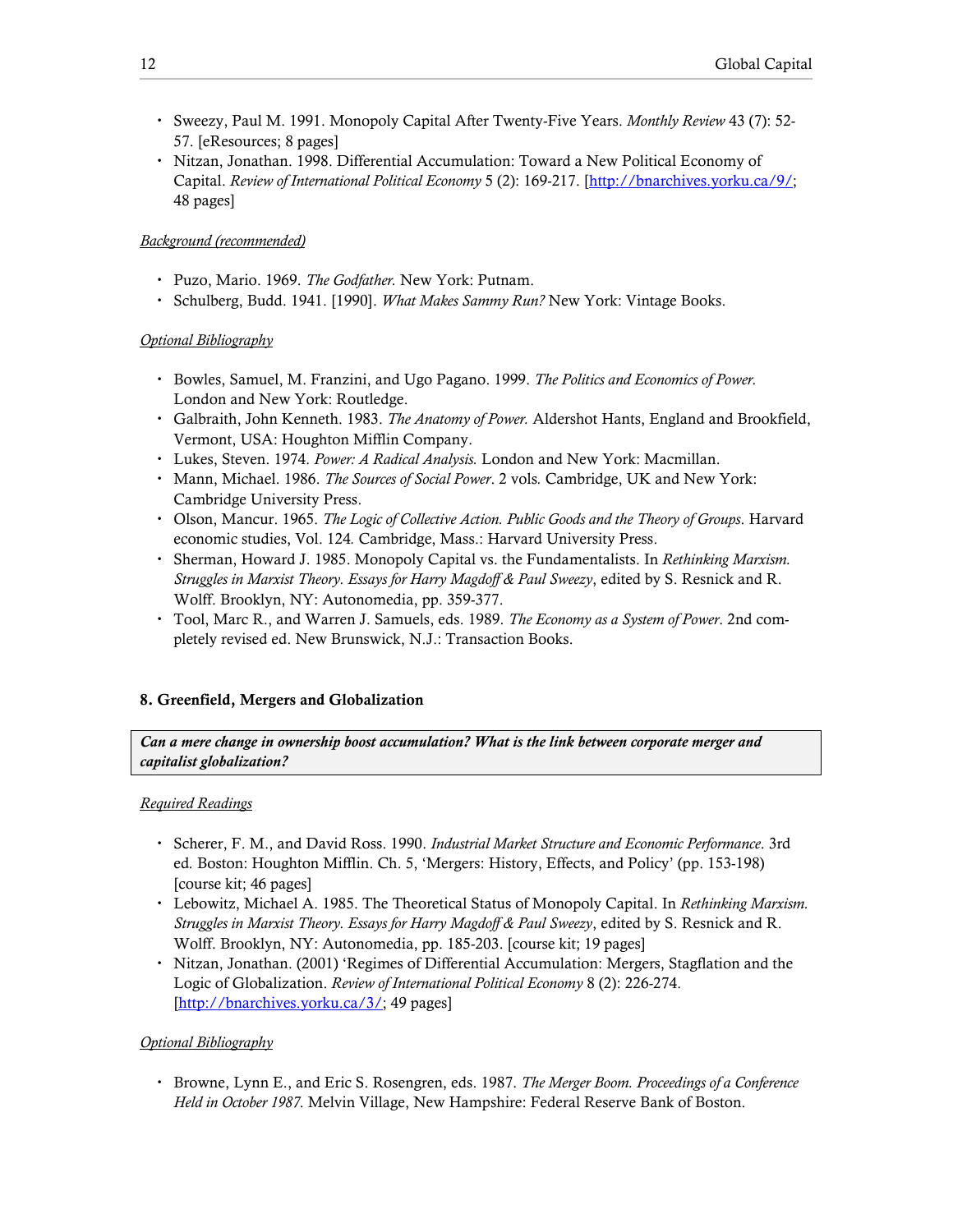- Dicken, Peter. 2003. Global Shift. Reshaping the Global Economic Map in the 21st Century. 4th ed. London and New York: Guliford Press, Ch 7: Transnational Corporations, pp. 198-237.
- Hirst, Paul, and Grahame Thompson. 1999. Globalization in Question. The International Economy and the Possibilities of Governance. Cambridge: Polity Press.
- Hymer, Stephen H. 1960. [1976]. The International Operations of National Firms: A Study of Direct Foreign Investment. Cambridge, Mass and London, England: The MIT Press.
- Hymer, Stephen H. 1970. The Efficiency (Contradictions) of the Multinational Corporation. American Economic Review, Papers and Proceedings 60 (2, May): 441-448. [eResources]
- Hymer, Stephen H. 1972. [1975]. The Multinational Corporation and the Law of Uneven Development. In International Firms and Modern Imperialism. Selected Readings, edited by H. Radice. Harmondsworth, Middlesex, England: Penguin Books, pp. 37-62.
- Kindleberger, Charles Poor. 1984. Direct Investment in Less Developed Countries: Historical Wrongs and Present Value. In *Multinational Excursions*. Cambridge, Mass.: MIT Press, pp. 60-76.
- Kindleberger, Charles Poor. 1984. *Multinational Excursions*. Cambridge, Mass.: MIT Press.
- Lamoreaux, Naomi R. 1985. The Great Merger Movement in American Business, 1895-1904. Cambridge, England and New York: Cambridge University Press.
- Pitelis, Christos, and Roger Sugden, eds. 2000. The Nature of the Transnational Firm. 2nd ed. London and New York: Routledge.
- Pryor, Frederic L. 2001. Dimensions of the Worldwide Merger Boom. Journal of Economic Issues 35 (4, December): 825-840. [eResources]
- Ravenscraft, David J., and F. M. Scherer. 1987. Mergers, Sell-Offs, and Economic Efficiency. Washington, D.C.: The Brookings Institution.
- United Nations Conference on Trade and Development. Annual. World Investment Report. New York and Geneva: United Nations.
- Vernon, Raymond. 1977. Storm Over the Multinationals: The Real Issues. Cambridge, Mass.: Harvard University Press.
- Vernon, Raymond. 1998. In the Hurricane's Eye. The Troubled Prospects of Multinational Enterprises. Cambridge, Mass.: Harvard University Press.

# 9. Cost-Cutting or Stagflation?

### Can capital accumulation thrive on stagnation and inflation?

### Required Readings

- Hirschman, Albert O. 1985. Reflection on the Latin American Experience. In The Politics of Inflation and Economic Stagnation, edited by L. N. Lindberg and C. S. Maier. Washington D.C.: Brookings Institution, pp. 53-77. [course kit; 25 pages]
- Kotz, David M. 1982. Monopoly, Inflation, and Economic Crisis. Review of Radical Political Economics 14 (4): 1-17. [course kit; 17 pages]
- Nitzan, Jonathan, and Shimshon Bichler. 2002. The Global Political Economy of Israel. London: Pluto Press, Ch. 4: 'The Making of Stagflation,' pp. 137-197 [http://bnarchives.yorku.ca/8/; 61 pages]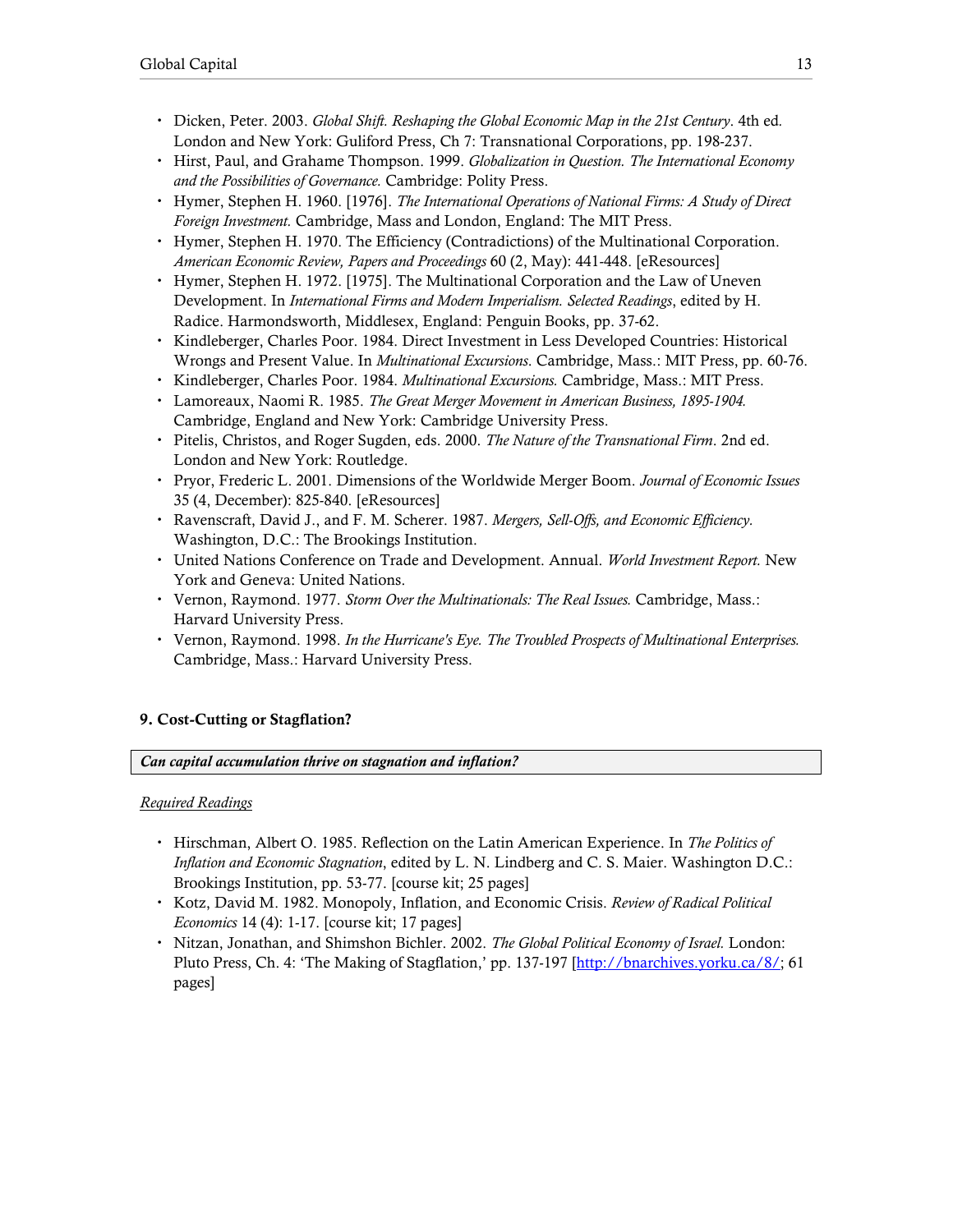## Background (recommended)

• Zweig, Stefan. 1943. The World of Yesterday. An Autobiography. New York: Viking Press.

- Ackley, G. 1959. Administered Prices and the Inflationary Process. American Economic Review, Papers and Proceedings 49 (2, May): 419-430. [eResources]
- Blair, John M. 1974. Market Power and Inflation: A Short-Run Target Return Model. Journal of Economic Issues 8 (2, June): 453-478.
- Fischer, David Hackett. 1996. The Great Wave. Price Revolution and the Rhythm of History. New York and Oxford: Oxford University Press.
- Friedman, Milton. 1976. Inflation and Unemployment: The New Dimension of Politics. The 1976 Alfred Nobel Memorial Lecture. London: The Institute of Economic Affairs.
- Galbraith, John Kenneth. 1957. Market Structure and Stabilization Policy. Review of Economics and Statistics 39 (2, May): 124-133.
- Hall, R. L., and C. J. Hitch. 1939. Price Theory and Business Behaviour. Oxford Economic Papers (2): 12-45.
- Kalecki, Michal. 1943. [1971]. Costs and Prices. In Selected Essays on the Dynamics of the Capitalist Economy, 1933-1970. Cambridge: Cambridge University Press, pp. 43-61.
- Kotz, David M. 1982. Monopoly, Inflation, and Economic Crisis. Review of Radical Political Economics 14 (4): 1-17.
- Kirshner, Jonathan. 1998. Disinflation, Structural Change, and Distribution. Review of Radical Political Economy 30 (1, Winter): 53-90. (eResources)
- Lindberg, Leon N., and Charles S. Maier, eds. 1985. The Politics of Inflation and Economic Stagnation. Theoretical Approaches and International Case Studies. Washington, D.C.: The Brookings Institution.
- Means, Gardiner C. 1935. Price Inflexibility and Requirements of a Stabilizing Monetary Policy. Journal of the American Statistical Association 30 (June): 401-413. (eResources)
- Nitzan, Jonathan. 1990. Inflation and Market Structure. Discussion Paper, Department of Economics, McGill University, Montreal, pp. 1-59. [http://bnarchives.yorku.ca/161/]
- Nitzan, Jonathan. 1990. Macroeconomic Perspectives on Inflation and Unemployment. Discussion Paper, Department of Economics, McGill University, Montreal, pp. 1-46. [http://bnarchives.yorku.ca/159/]
- Nitzan, Jonathan. 1990. Price Behaviour and Business Behaviour. Discussion Paper, Department of Economics, McGill University, Montreal, pp. 1-33. [http://bnarchives.yorku.ca/160/]
- Nitzan, Jonathan. 1992. From Olson to Veblen: The Stagflationary Rise of Distributional Coalitions. Paper read at the annual meeting of The History of Economics Society, May 30 - June 2, at Fairfax, Virginia. [http://bnarchives.yorku.ca/176/]
- Phillips, A. W. 1958. The Relation Between Unemployment and the Rate of Change of Money Wages in the United Kingdom, 1861-1957. *Economica* New Series 25 (100, November): 283-299.
- Rowthorn, R. E. 1977. Conflict, Inflation and Money. Cambridge Journal of Economics 1 (3, September): 215-239.
- Stigler, George Joseph, and James Keith Kindahl. 1970. The Behavior of Industrial Prices. New York: National Bureau of Economic Research; distributed by Columbia University Press.
- Weintraub, Sidney. 1978. Capitalism's Inflation and Unemployment Crisis. Beyond Monetarism and Keynesianism. Reading, Mass. Don Mills, Ont.: Addison-Wesley.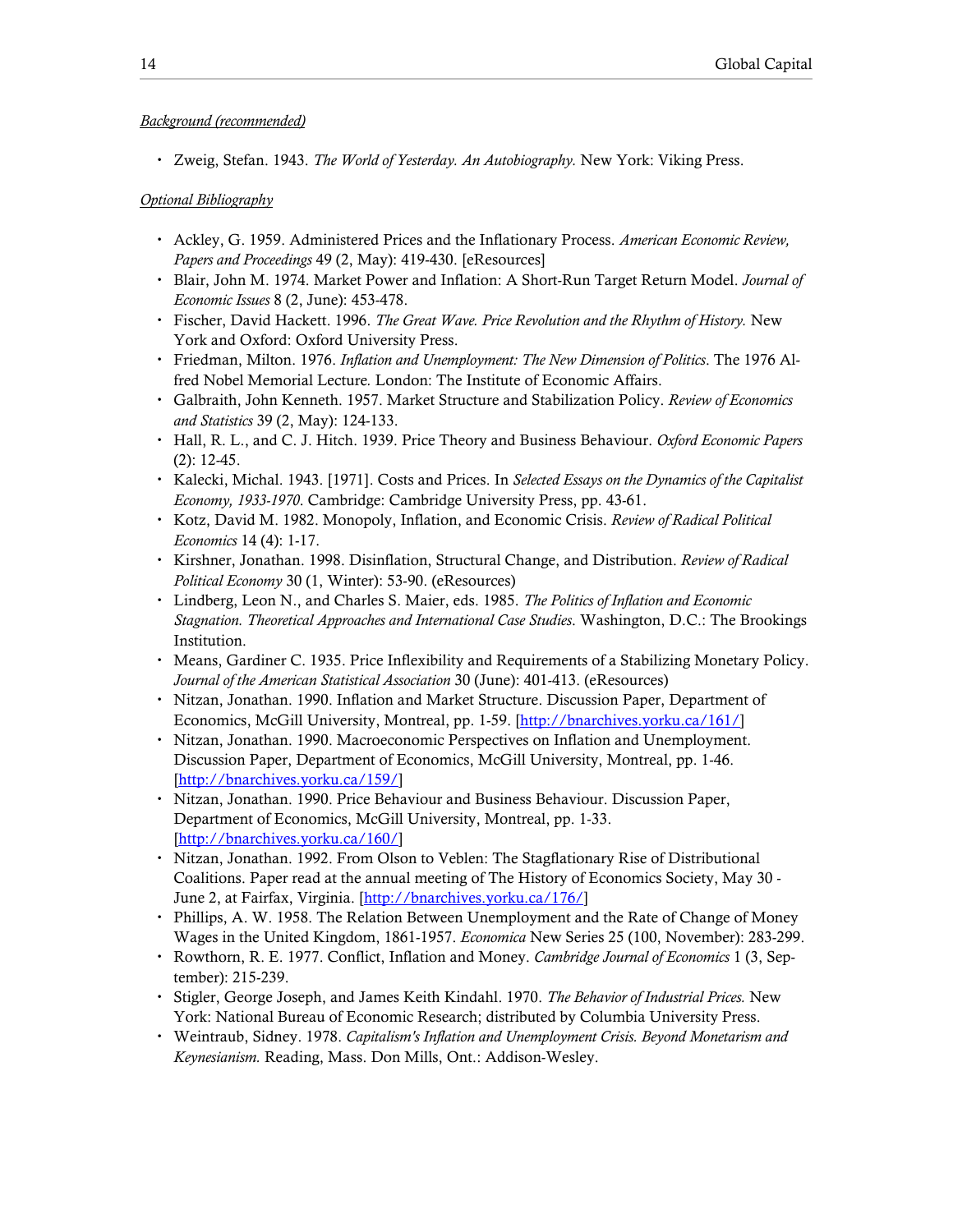# 10. Capitalism and State: Imperialism

# Does capitalism imply imperialism?

# Required Readings

- Arrighi, Giovanni. 1993. The Three Hegemonies of Historical Capitalism. In *Gramsci, Historical* Materialism and International Relations, edited by S. Gill. Cambridge: Cambridge University Press, pp. 148-185. [course kit; 38 pages]
- Marx, Karl. 1990. Capital. A Critique of Political Economy. Introduced by Ernest Mandel and translated by Ben Fowkes. 3 vols. Harmondsworth, Eng.: Penguin in association with New Left Review, Vol. 1, 'Genesis of the Industrial Capitalist' and 'Historical Tendency of Capitalist Accumulation,' pp. 914-930. [course kit; 17 pages]
- Magdoff, Harry. 1972. Imperialism. A Historical Survey. In Imperialism: From the Colonial Age to the Present. Essays by Harry Magdoff. New York: Monthly Review Press, pp. 94-113. [course kit; 20 pages]
- Schumpeter, J. [1919] (1955) Imperialism and Social Classes. Two Essays, Introduction by B. Hoselitz, Translated by H. Norden (New York: Meridian Books), 'The Problem,' pp. 3-7, 'Imperialism and Capitalism,' pp. 64-98 (and endnotes, pp. 172-176). [course kit; 35 pages]

# Background (recommended)

- Traven, B. 1979. The White Rose. Translated from the German by Donald J. Davidson. Originally Published in 1929. Westport, Conn.: L. Hill.
- The Coca-Cola Kid. 1985. Written by Frank Moorhouse, Directed by Dusan Makavejev

- Arrighi, Giovanni. 1978. The Geometry of Imperialism. The Limits of Hobson's Paradigm. Translated by Patrick Camiller. London: NLB.
- Arrighi, Giovanni, and Beverly J. Silver. 2001. Capitalism and World (Dis)order. Review of International Studies 27 (Special Issue, December): 257-279.
- Brewer, Anthony. 1990. Marxist Theories of Imperialism. A Critical Survey. London and New York: Routledge.
- Ferguson, Niall. 2001. The Cash Nexus. Money and Power in the Modern World, 1700-2000. New York: Basic Books.
- Ferguson, Niall. 2003. Empire. How Britain Made the Modern World. New York: Basic Books.
- Hardt, Michael, and Antonio Negri. 2000. *Empire*. Cambridge, Mass.: Harvard University Press.
- Hilferding, Rudolf. 1910. [1981]. Finance Capital. A Study of the Latest Phase of Capitalist Development. Edited with an Introduction by Tom Bottomore, from a Translation by Morris Watnick and Sam Gordon. London: Routledge & Kegan Paul.
- Hobson, John. A. 1902. [1965]. *Imperialism. A Study*. Ann Arbor: University of Michigan Press.
- Hudson, Michael. 2003. Super Imperialism. The Origin and Fundamentals of U.S. World Dominance. 2nd ed. London and Sterling, Va.: Pluto Press.
- Kautsky, Karl. 1970. Ultra-Imperialism. Original German version published in 1914. New Left Review 59 (Jan/Feb): 41-46.
- Lenin, Vladimir I. 1917. [1987]. Imperialism, The Highest State of Capitalism. In Essential Works of Lenin. 'What Is to Be Done?' and Other Writings. New York: Dover Publications, Inc., pp. 177- 270.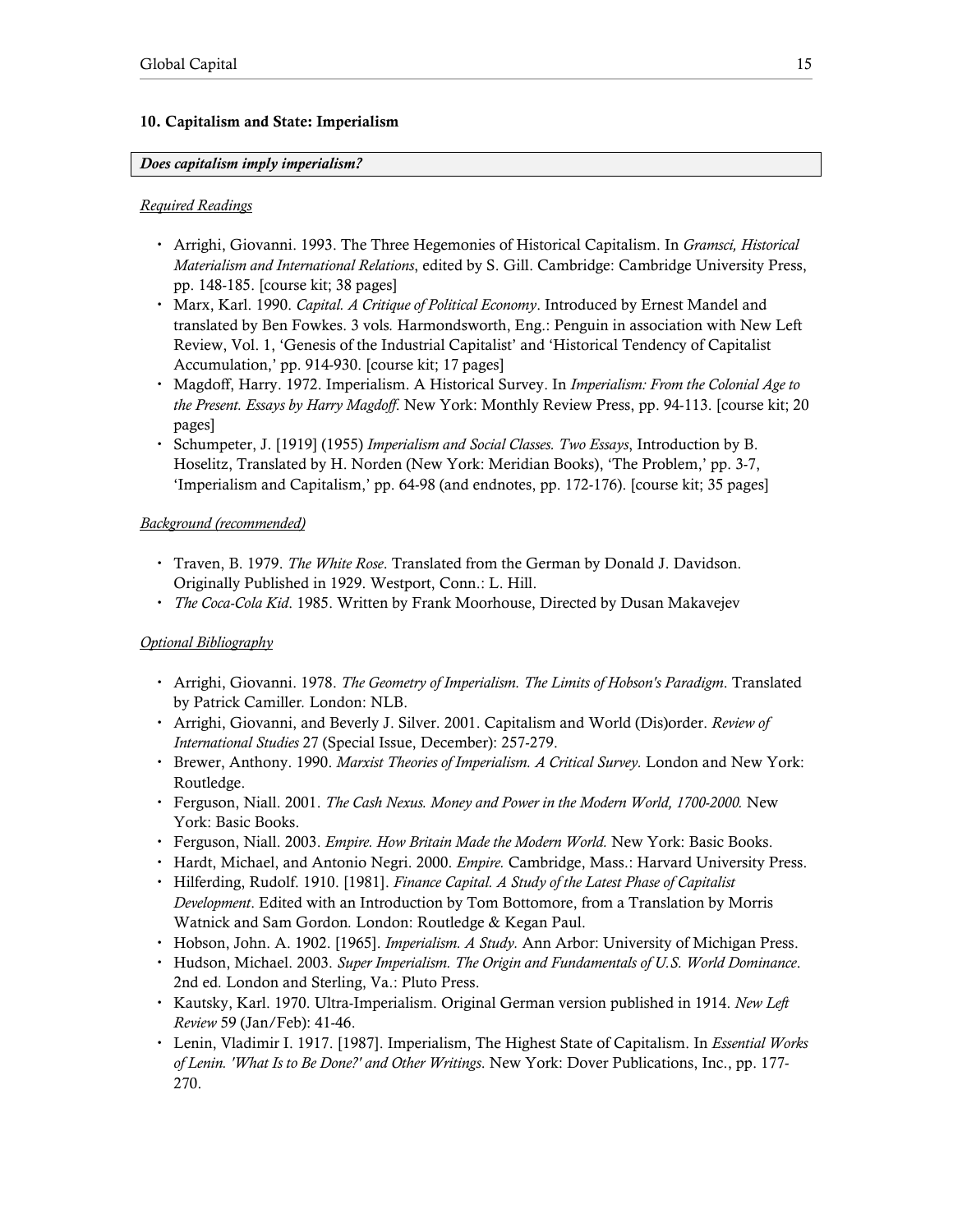- Magdoff, Harry. 1969. The Age of Imperialism. The Economics of U.S. Foreign Policy. 1st Modern Reader ed. New York: Monthly Review Press.
- Mann, Michael, Giovanni Arrighi, Jason W. Moore, Robert Went, Kees van der Pijl, and William I. Robinson. 2001-2002. The Transnational Ruling Class Formation Thesis: A Symposium. Science & Society 65 (4, Winter): 464-508. [eResources]
- Radice, Hugo, ed. 1975. International Firms and Modern Imperialism. Selected Readings. Harmondsworth, Middlesex, England: Penguin Books.
- Radice, Hugo. 1999. Taking Globalization Seriously. In Socialist Register 1999. Global Capitalism Versus Democracy, edited by L. Panitch and C. Leys. London: Merlin Press, pp. 1-28.
- Robinson, William I., and Jerry Harris. 2000. Toward A Global Ruling Class? Globalization and the Transnational Capitalist Class. Science & Society 64 (1, Spring): 11-54. [eResources]
- Shaikh, Anwar. 1978. An Introduction to the History of Crisis Theories. In Capitalism in Crisis: The Union for Radical Political Economics, pp. 219-241.
- Veblen, Thorstein. 1915. [1966]. *Imperial Germany and the Industrial Revolution*. Introduction by Joseph Dorfman. Ann Arbor: The University of Michigan Press.
- Vernon, Raymond. 1977. Storm Over the Multinationals: The Real Issues. Cambridge, Mass.: Harvard University Press.
- Vernon, Raymond. 1998. In the Hurricane's Eye. The Troubled Prospects of Multinational Enterprises. Cambridge, Mass.: Harvard University Press.
- Went, Robert. 2002-2003. Globalization in the Perspective of Imperialism. Science & Society 66 (4, Winter): 473-497. [eResources]

## 11. New Imperialism or New Capitalism?

Has the transformation of capital altered the nature of capitalism?

#### Required Readings

- Harvey, David. 2003. The 'New' Imperialism: Accumulation by Dispossession. In The New Imperial Challenge. Socialist Register 2004, edited by L. Panitch and C. Leys. London: Merlin Press, pp. 62-87. [course kit; 26 pages]
- Machover, Moshé. 1999. The 20th Century in Retrospect. *Worker's Liberty* (# 59): 1-13. [course kit; 13 pages]
- Wallerstein, Immanuel Maurice. 1987. World-System Analysis. In Social Theory Today, edited by A. Giddens and J. H. Turner. Stanford: Stanford University Press, pp. 309-324. [course kit; 16 pages]
- Nitzan, Jonathan, and Shimshon Bichler. 2002. The Global Political Economy of Israel. London: Pluto Press, Ch. 5: 'The Weapondollar-Petrodollar Coalition,' pp. 198-273 [http://bnarchives.yorku.ca/8/; 86 pages]
- Nitzan, Jonathan, and Shimshon Bichler. 2006. New Imperialism or New Capitalism? Review XXIX (1, April), pp. 1-86 [http://bnarchives.yorku.ca/203/; 86 pages]

#### Background (recommended)

Bey, Essad. 1932. Blood and Oil in the Orient. Translated from the German by Elsa Talmey. New York: Simon and Schuster.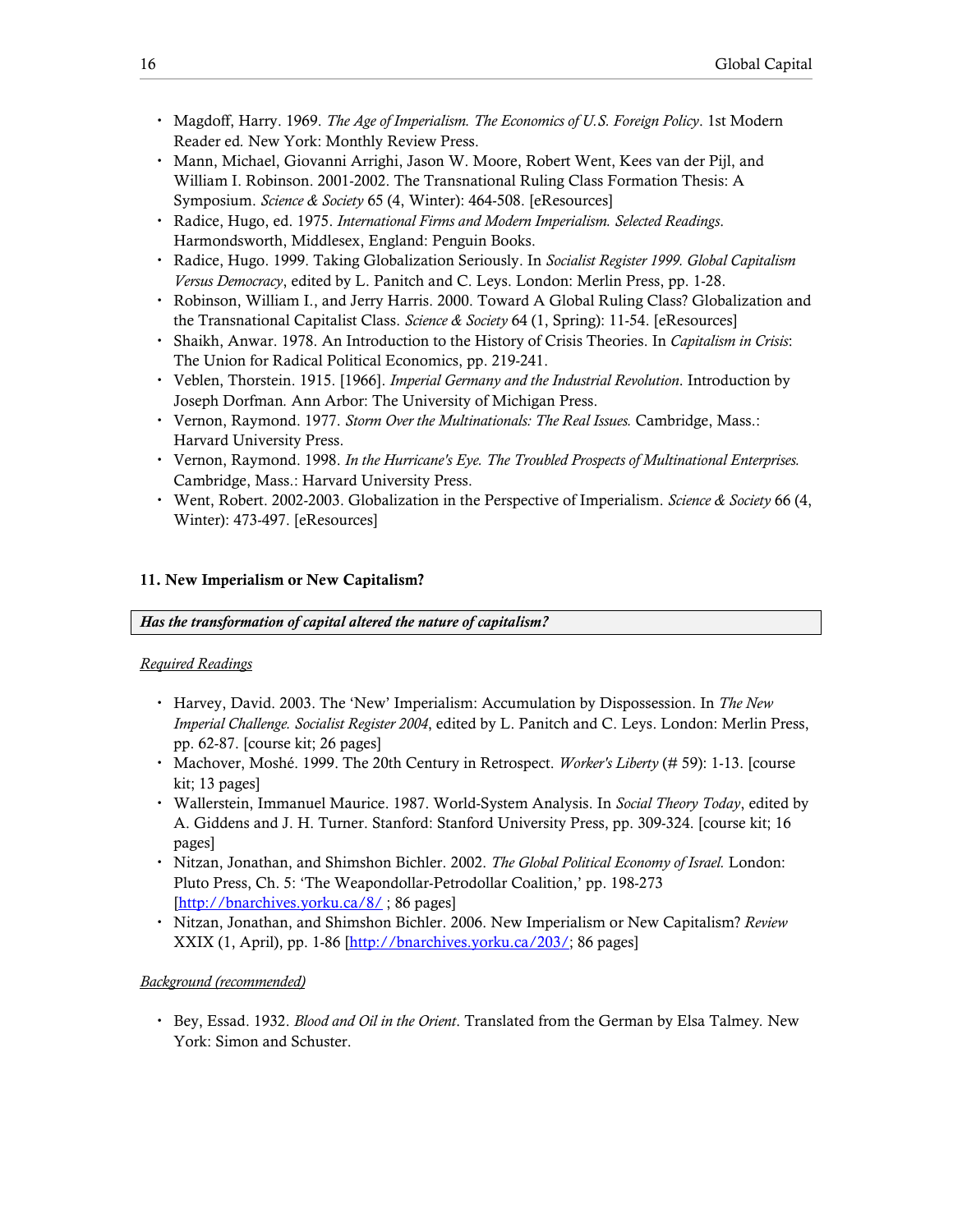- Adelman, M.A. (1995) The Genie Out of the Bottle: World Oil Since 1970 (Cambridge, MA.: MIT Press).
- Bichler, Shimshon, and Jonathan Nitzan. 2004. Dominant Capital and the New Wars. Journal of World-Systems Research 10 (2, August): 255-327. [http://bnarchives.yorku.ca/1/]
- Blair, J. (1976) The Control of Oil (New York: Vintage Books).
- Bromley, S. (1991) American Hegemony and World Oil: The Industry, the State System and the World Economy (Pennsylvania: Pennsylvania State University Press).
- ' 'Drowning in Oil,' The Economist, March 6<sup>th</sup>, 1999, p. 19. 'The Next Shock?,' The Economist, March  $6<sup>th</sup>$ , 1999, pp. 23-25. [eResources]
- Frank, L.P. (1985) 'The First Oil Regime,' *World Politics*, 37(4): 586-598. [13 pages]
- Griffin J.L., J.A. Devine and M. Wallace (1982) 'Monopoly Capital, Organized Labor and Military Expenditures in the United States, 1949-1976,' in M. Burawoy and T. Stocpol (eds.) Marxist Inquiries: Studies of Labor, Class and States. American Journal of Sociology, 88, Supplement (Chicago and London: The University of Chicago Press), pp. S113-S153.
- Krause, K. (1992) Arms and the State: Patterns of Military Production and Trade (Cambridge: Cambridge University Press), Ch. 1, 'Motive Forces in the Evolution of the Arms Transfer and Production System,' pp. 12-33; Ch. 4, 'An Overview of the Post-1945 Global Arms Transfer System,' pp. 81-98; Ch. 5, 'The Dominance of First Tier Producers and Suppliers,' pp. 99-126.
- Nitzan, Jonathan, and Shimshon Bichler. 2003. It's All About Oil. News From Within XIX (1, January): 8-11. [http://bnarchives.yorku.ca/38/]
- Nitzan, Jonathan, and Shimshon Bichler. 2004. Clash of Civilization, or Capital Accumulation? News From Within XX (3, June-July): 4-6. [http://bnarchives.yorku.ca/28/]
- O'Meara, Dan. 2006. 'Empire' and 'Imperialism' After the War in Iraq. Concepts 'Without Address' or Without Clothes? Paper presented at the 47th Convention of the ISA, San Diego, 22- 26 March, Département de science politique, Université du Québec à Montréal, Montreal, pp. 1- 19.
- Penrose, E. (1987) 'The Structure of the International Oil Industry: Multinationals, Governments and OPEC,' in J. Rees and P. Odell (eds.) The International Oil Industry (New York: St. Martin's Press), pp. 9-18.
- Sampson, Anthony. 1975. The Seven Sisters: The Great Oil Companies and the World They Shaped. New York: Viking Press.
- Sampson, A. (1977) The Arms Bazaar. From Lebanon to Lockheed (New York: The Viking Press).
- Smith, R.P. (1977) 'Military Expenditure and Capitalism,' Cambridge Journal of Economics 1(1): 61-76.
- Tsuru, S. (1961) 'Has Capitalism Changed?' in S. Tsuru (ed.) Has Capitalism Changed? An International Symposium on the Nature of Contemporary Capitalism (Tokyo: Iwanami Shoten), pp. 1-66.
- Wilson, E.J. III (1987) 'World Politics and International Energy Markets,' International Organization, 41(1): 125-149.
- Yergin, D. (1991) The Prize: The Epic Quest for Oil, Money and Power (New York: Simon and Schuster).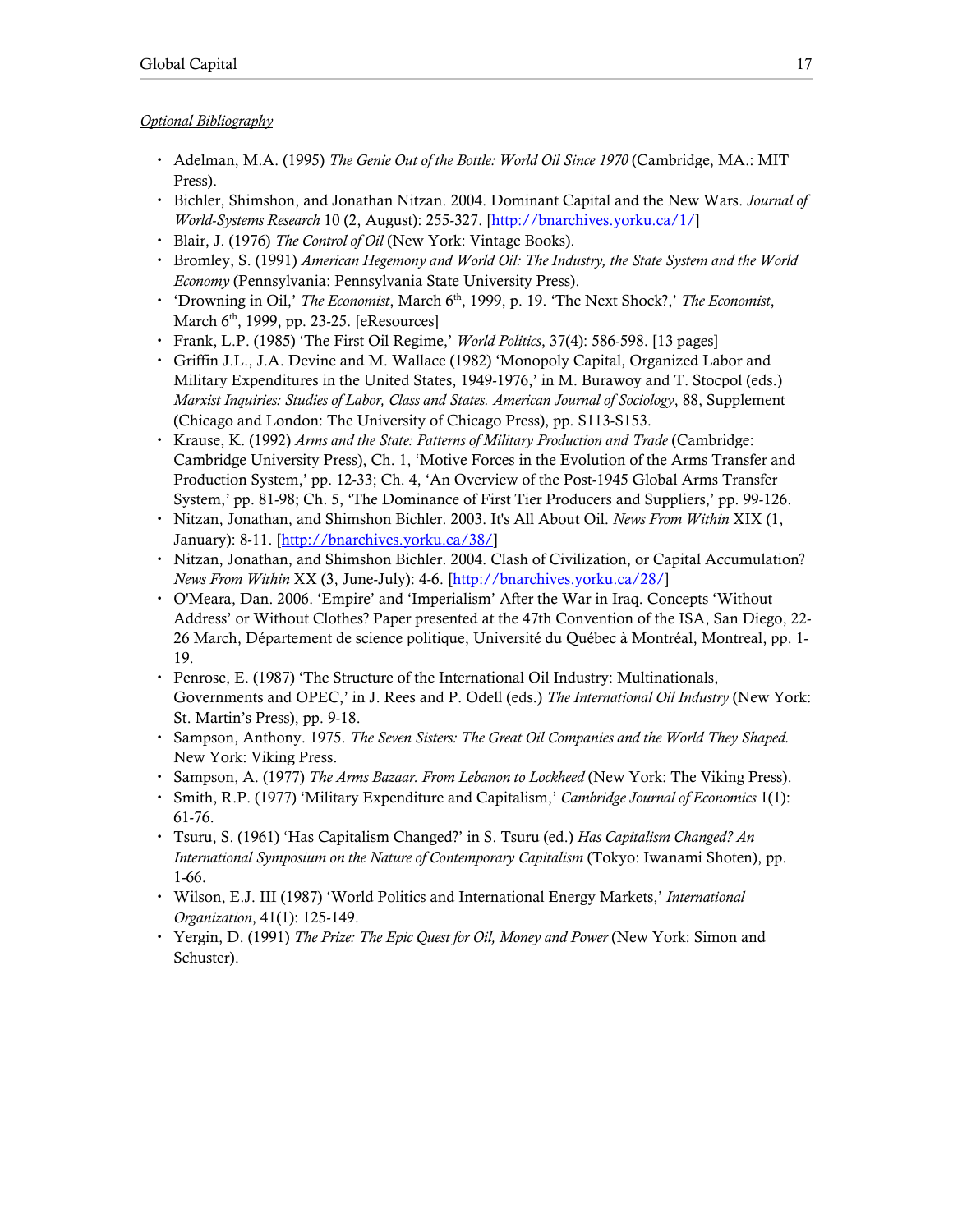### RESEARCH EXERCISES 1 AND 2

**Purpose.** The purpose of the exercises is threefold: (a) to familiarize you with some of the data sources available for the study of the political economy; (b) to give you hands-on experience in obtaining, manipulating and interpreting empirical information; and (c) to make you appreciate the importance and limitations of facts.

Work in pairs. Working with someone else is beneficial for a number of reasons. First, discussing and debating your ideas is a catalyst for the imagination. Second, it helps prevent panic when things don't work out. And, third, it gives me less to grade. If you nevertheless want to work alone, that's OK, but clear it with me first.

**Start immediately.** Things always take longer than you think. Attend one of the library instruction sessions (see schedule below), and start working on the first exercise.

Back up your work. Computers can be quick to eliminate any trace of your work if you are not careful. Make sure to save frequent backups.

Excel. There are no shortcuts here. You should familiarize yourself with this spread sheet programme, simply since it is the most widely used. If you know how to plot data in another programme, that's fine too.

**Presentation.** Pay very close attention to aesthetics. Write your answers with care, trying to be concise but precise. Type your answers and print your tables and charts neatly.

Library database instructions. I have arranged with Walter Giesbrecht of Scott Library (walterg@yorku.ca) to offer a basic instruction session to students in this seminar. The instruction will cover: (a) the World Bank's World Development Indicators, (b) International Statistical Yearbook and (c) Global Insight. Two identical sessions will be given early in the term. You are required to attend one of them:

- Session I: Tuesday, September 16, 2008, 19:00-20:00, Scott Library, Instruction Room 531.
- Session II: Monday, September 22, 2008, 19:00-20:00, Scott Library, Instruction Room 531

The session will help you get started with the first assignment. The librarians are also very helpful beyond the seminar. Don't be shy to seek help – with the databases as well as with other questions. The library resource page for this course could be found in this list: http://tinyurl.com/6owxl.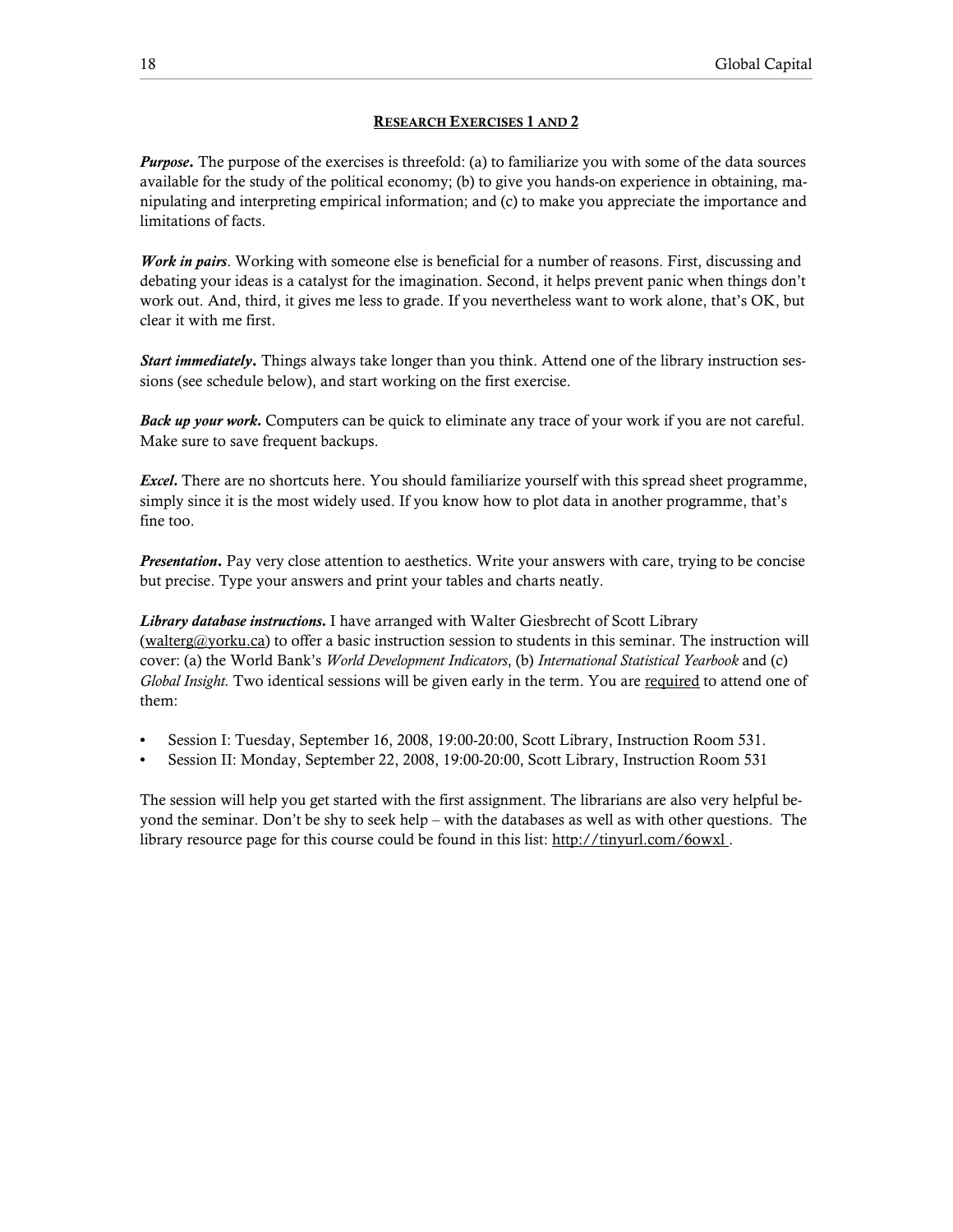## Exercise 1 (15%)

Due date. October 21, hard copy in class.

Data and presentation. This exercise uses World Bank's World Development Indicators; it requires you to use Microsoft Excel or a comparable charting programme.

## **Questions**

- 1. (75%) Using data from the World Bank's World Development Indicators, plot the 'General Government Final Consumption Expenditure (% of GDP)' for both the 'High Income countries' and the 'Low and Middle Income countries.' The data begin in 1960 and extend to the mid 2000s (the World Bank constantly updates its data, so your own figure may include additional/modified observations). Using Excel to chart the result, try to make your figure look exactly as the one given below (including chart proportions, font size, line style, etc.). You should hand in the Excel sheet of the graph with your answer.
- 2. (25%) Using the data charted in your figure, assess the following statement: 'Since the early 1980s, the hallmark of neo-liberalism was smaller government.' Differentiate between the experience of high income countries on the one hand and low and middle income countries on the other (Maximum 250 words).



# **General Government Final Consumption Expenditure (% of GDP)**

NOTE: Cutoff point between Middle and High Income countries: 11,456 Gross National Income per Capita in 2007. SOURCE: World Development Indicators 2008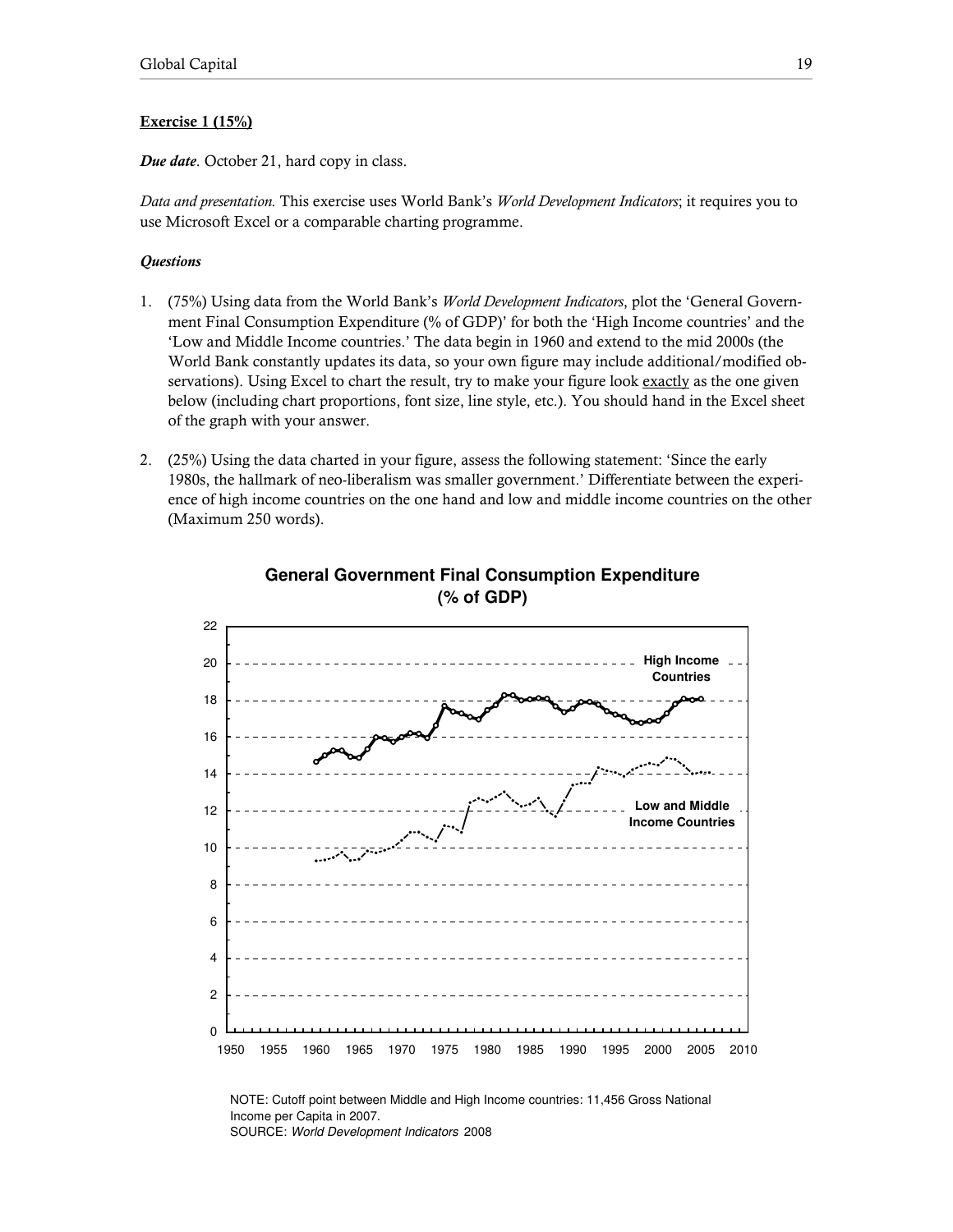## Exercise 2 (25%)

Due date. November 11, hard copy in class.

Data and presentation. This exercise uses data that can be retrieved from World Development Indicators, the International Statistical Yearbook or Global Insight (you can use other sources if you wish). The exercise also requires you to use Excel or a comparable charting programme. Document your data, including the sources and variable names, and explain all your computations.

#### **Questions**

1. (25%) The top part of the figure below compares two U.S. time series. One series is the 'real' hourly wage rate in private industry. The other series, also expressed in 'real' terms, is the sum of capital gains and dividends earned from investing in the S&P500 index. The bottom part of the figure computes a 'differential' index: the ratio between the nominal wage and the nominal capital gains and dividends. (a) Explain the difference between nominal and 'real' measures of income. (b) Explain the meaning of a 'differential' index and how it differs from 'real' measures of income. (c) What conclusions can you draw from the data in the figure? (up to 500 words).



NOTE: real series are computed by deflating nominal data by the CPI.

\* Capital gains and dividends is the difference between successive values of the S&P500 Total Return Index. SOURCE: U.S. Bureau of the Census through Global Insight; Global Financial Data (www.globalfindata.com)

**Return on Capital and Labour in the U.S.A.**